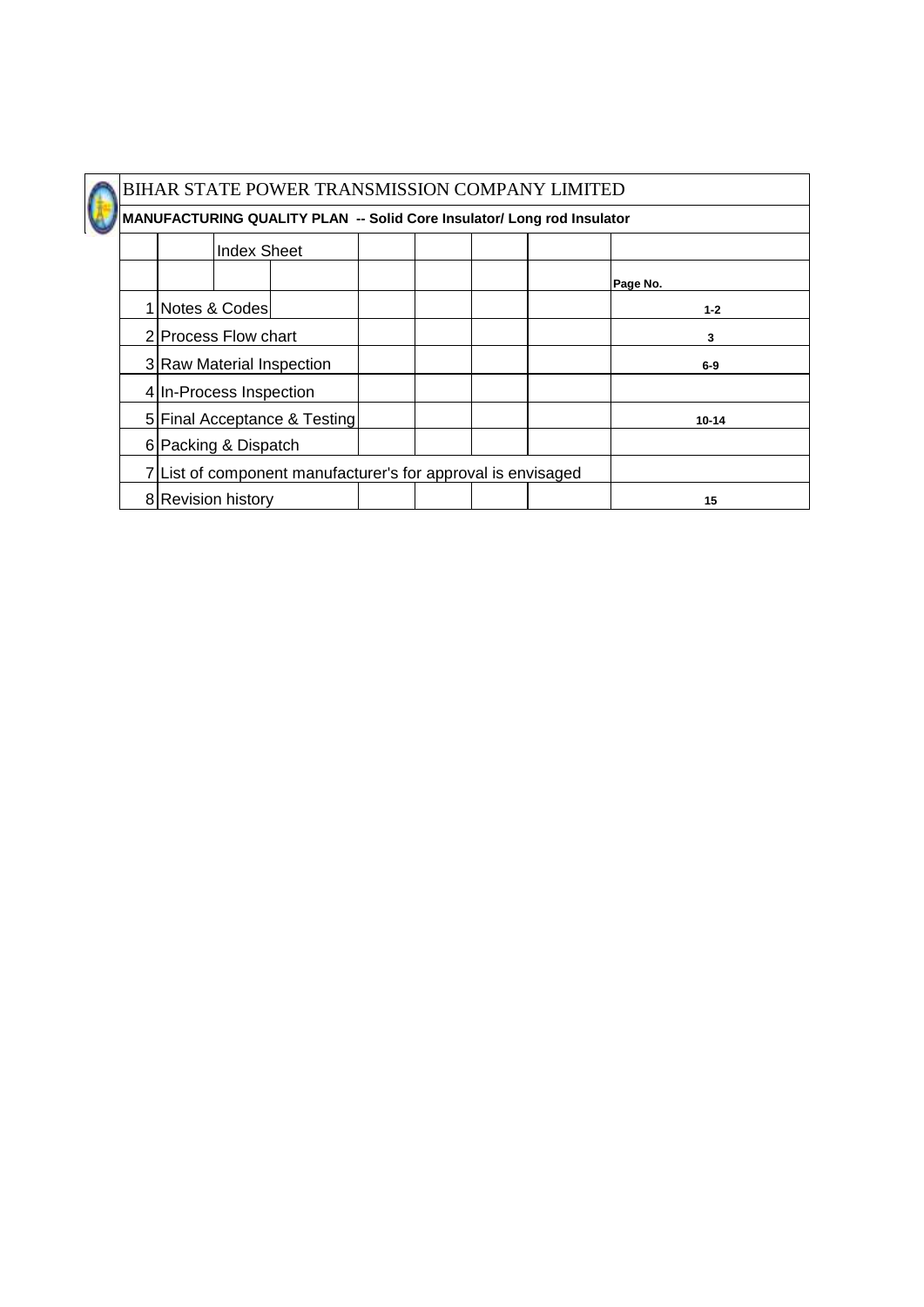|              | Manufacturer's Name & Address                                                                                                                           | Customer      |                         | Vendor's Code: Item: Solid Core M.Q.P. No. 031      |                 |    | Valid From: 15.01.2016                                            |  |
|--------------|---------------------------------------------------------------------------------------------------------------------------------------------------------|---------------|-------------------------|-----------------------------------------------------|-----------------|----|-------------------------------------------------------------------|--|
|              |                                                                                                                                                         |               |                         | Insulator/Long                                      | Rev. No.        | 00 | <b>Valid Upto: Till Revision</b>                                  |  |
|              |                                                                                                                                                         | <b>BSPTCL</b> |                         | rod Insulator                                       | Date:05.01.2016 |    |                                                                   |  |
|              |                                                                                                                                                         |               |                         |                                                     |                 |    |                                                                   |  |
| Code 1       | Indicates place where testing is planned to                                                                                                             |               | Code 2                  |                                                     |                 |    | Indicates who has to perform the tests i.e. Testing Agency        |  |
|              | be performed i.e. Inspection location                                                                                                                   |               |                         |                                                     |                 |    |                                                                   |  |
| Α            | At Equipment Manufacturer's works                                                                                                                       |               | J                       | The Equipment Manufacturer                          |                 |    |                                                                   |  |
| В            | At Component Manufacturer's works                                                                                                                       |               | $\overline{\mathsf{K}}$ | The Component Manufacturer                          |                 |    |                                                                   |  |
| C            | At Authorised Distributor's place                                                                                                                       |               |                         |                                                     |                 |    |                                                                   |  |
| D            | At Independent Lab                                                                                                                                      |               | X                       | The Turnkey Contractor                              |                 |    |                                                                   |  |
| E            | At Turn Key Contractor's location                                                                                                                       |               | Y                       |                                                     |                 |    |                                                                   |  |
| F            | Not specified                                                                                                                                           |               | X                       |                                                     |                 |    |                                                                   |  |
|              |                                                                                                                                                         |               |                         |                                                     |                 |    |                                                                   |  |
|              | Code 3 Indicates who shall witness the tests i.e. Witnessing Agency                                                                                     |               | Code 4                  | Review of Test Reports/Certificates                 |                 |    |                                                                   |  |
| P            | Component Manufacturer itself                                                                                                                           |               |                         |                                                     |                 |    |                                                                   |  |
| Q            | Component Manufacturer and Equipment Manufacturer                                                                                                       |               | X                       | By Contractor during product/process inspection     |                 |    |                                                                   |  |
| R            | Component Manufacturer, Equipment Manufacturer and Contractor                                                                                           |               | Y                       | By BSPTCL during product/process inspection         |                 |    |                                                                   |  |
| S            | Equipment Manufacturer itself                                                                                                                           |               | Z                       |                                                     |                 |    | By Contractor and/or BSPTCL during product/process inspection     |  |
| T            | Equipment Manufacturer and Contractor                                                                                                                   |               |                         |                                                     |                 |    |                                                                   |  |
| U            | Equipment Mannufacturer, Contractor and BSPTCL                                                                                                          |               |                         |                                                     |                 |    |                                                                   |  |
| V            | Third Party itself                                                                                                                                      |               |                         |                                                     |                 |    |                                                                   |  |
|              |                                                                                                                                                         |               |                         |                                                     |                 |    |                                                                   |  |
|              | Code 5 Whether specific approval of sub-vendor /                                                                                                        |               | Code 6                  | Whether test records required to be submitted after |                 |    |                                                                   |  |
|              | Component make is envisaged?                                                                                                                            |               |                         |                                                     |                 |    | final inspection for issuance of Dispatch Clearance/ Instructions |  |
| Е            | Envisaged                                                                                                                                               |               | Y                       | Yes                                                 |                 |    |                                                                   |  |
| N            | Not Envisaged                                                                                                                                           |               | N                       | $\overline{N}$                                      |                 |    |                                                                   |  |
|              |                                                                                                                                                         |               |                         |                                                     |                 |    |                                                                   |  |
|              |                                                                                                                                                         |               |                         |                                                     |                 |    |                                                                   |  |
| Notes:       |                                                                                                                                                         |               |                         |                                                     |                 |    |                                                                   |  |
|              |                                                                                                                                                         |               |                         |                                                     |                 |    |                                                                   |  |
|              | 1. The MQP should be read in conjunction with BSPTCL specification and shall deem to include additional tests if any required as per the contract.      |               |                         |                                                     |                 |    |                                                                   |  |
|              |                                                                                                                                                         |               |                         |                                                     |                 |    |                                                                   |  |
|              | 2. BSPTCL specification shall include provisions of letter of Award, BSPTCL approved drawings /technical data sheet / BOM / test schedule / test        |               |                         |                                                     |                 |    |                                                                   |  |
|              | procedure applicable to the specific contract.                                                                                                          |               |                         |                                                     |                 |    |                                                                   |  |
|              |                                                                                                                                                         |               |                         |                                                     |                 |    |                                                                   |  |
|              | 3. In case of any contradiction between the manufacturer's plant standards, this MQP and BSPTCL specification following precedence shall be followed :- |               |                         |                                                     |                 |    |                                                                   |  |
|              | <b>BSPTCL</b> specification .                                                                                                                           |               |                         |                                                     |                 |    |                                                                   |  |
| a)           |                                                                                                                                                         |               |                         |                                                     |                 |    |                                                                   |  |
| b)           | This Manufacturing Quality plan.                                                                                                                        |               |                         |                                                     |                 |    |                                                                   |  |
| $\mathbf{c}$ | Manufacturer's plant standards                                                                                                                          |               |                         |                                                     |                 |    |                                                                   |  |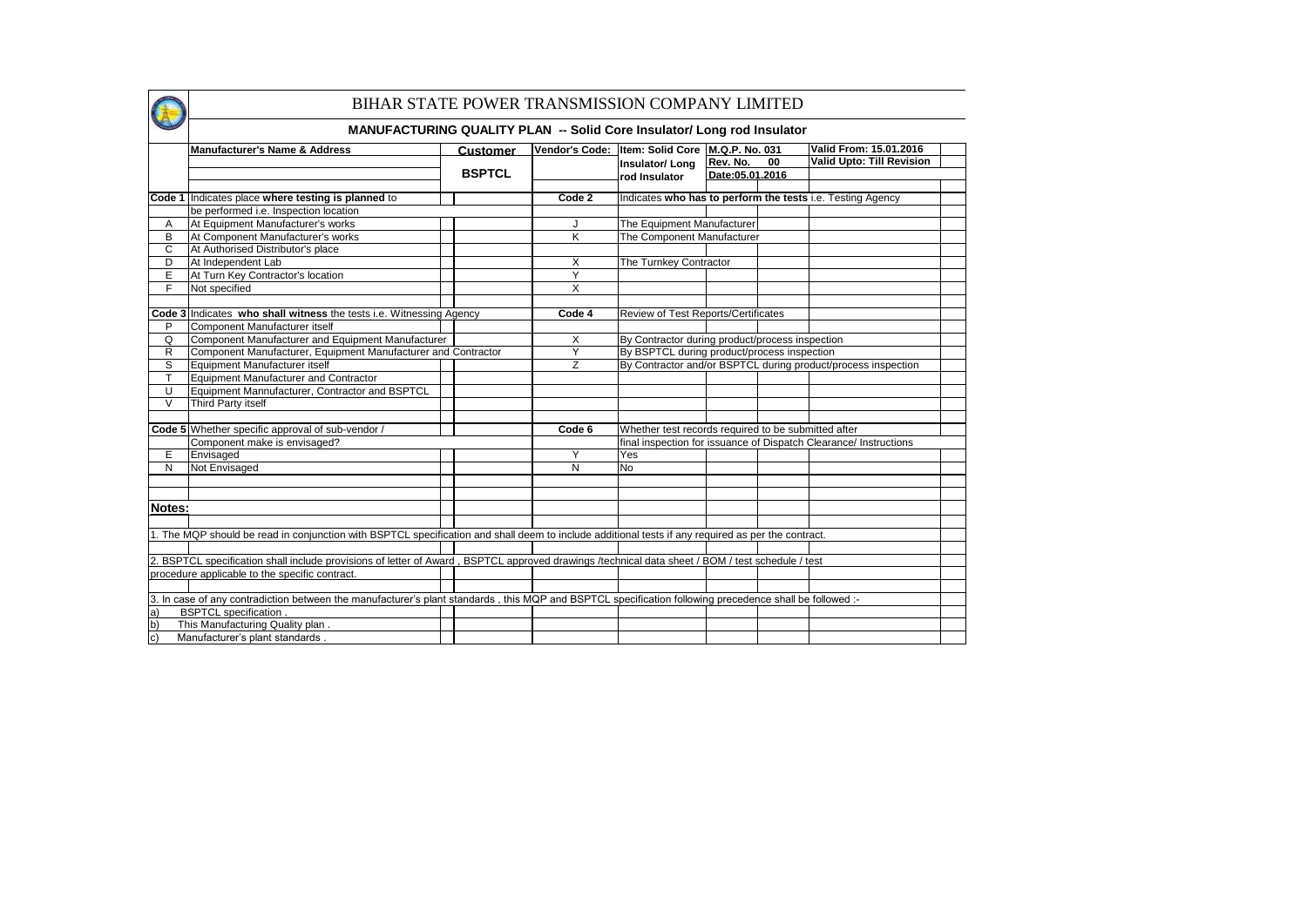|                 | BIHAR STATE POWER TRANSMISSION COMPANY LIMITED                                                                                                                                                     |                                   |                                                                                   |                             |    |                                                            |  |
|-----------------|----------------------------------------------------------------------------------------------------------------------------------------------------------------------------------------------------|-----------------------------------|-----------------------------------------------------------------------------------|-----------------------------|----|------------------------------------------------------------|--|
|                 | <b>MANUFACTURING QUALITY PLAN -- Solid Core Insulator/ Long rod Insulator</b>                                                                                                                      |                                   |                                                                                   |                             |    |                                                            |  |
|                 | <b>Manufacturer's Name &amp; Address</b>                                                                                                                                                           | Customer<br><b>BSPTCL</b>         | Vendor's Code: Item: Solid Core M.Q.P. No. 031<br>Insulator/Long<br>rod Insulator | Rev. No.<br>Date:05.01.2016 | 00 | Valid From: 15.01.2016<br><b>Valid Upto: Till Revision</b> |  |
|                 |                                                                                                                                                                                                    |                                   |                                                                                   |                             |    |                                                            |  |
|                 | 4. It is the responsibility of the manufacturer to ensure that this document is readily available at their works, as well as at the works of their sub vendors in                                  |                                   |                                                                                   |                             |    |                                                            |  |
|                 | order to avoid any delay at the time of inspection.                                                                                                                                                |                                   |                                                                                   |                             |    |                                                            |  |
|                 |                                                                                                                                                                                                    |                                   |                                                                                   |                             |    |                                                            |  |
|                 | 5. The manufacturer shall ensure that their as well as their sub vendors control, metering & testing instruments are duly calibrated and should have calibration                                   |                                   |                                                                                   |                             |    |                                                            |  |
|                 | certificates traceable to Indian / International standards . Calibration records should be available during inspection by BSPTCL . Key testing instruments will                                    |                                   |                                                                                   |                             |    |                                                            |  |
|                 | be calibrated only by NABL accredited laboratories                                                                                                                                                 |                                   |                                                                                   |                             |    |                                                            |  |
|                 | 6. In case of any tests being carried out at third party lab, such lab / facility should be NABL accredited / accepted by BSPTCL                                                                   |                                   |                                                                                   |                             |    |                                                            |  |
|                 |                                                                                                                                                                                                    |                                   |                                                                                   |                             |    |                                                            |  |
|                 | 7. Witnessing of Acceptance Tests by BSPTCL shall be on 25% of the number of samples for acceptance test. The Contractor or Equipment Manufacturer                                                 |                                   |                                                                                   |                             |    |                                                            |  |
|                 | will inform in advance the serial number of equipment/items being offered for inspection, so that BSPTCL can inform in advance to keep the selected                                                |                                   |                                                                                   |                             |    |                                                            |  |
|                 | during inspection samples ready for witnessing.                                                                                                                                                    |                                   |                                                                                   |                             |    |                                                            |  |
|                 |                                                                                                                                                                                                    |                                   |                                                                                   |                             |    |                                                            |  |
|                 | 8. The manufacturer shall maintain the proper co-relation of test certificates from raw material stage to finished product stage and the records should be available                               |                                   |                                                                                   |                             |    |                                                            |  |
| by BSPTCL       |                                                                                                                                                                                                    |                                   |                                                                                   |                             |    |                                                            |  |
|                 |                                                                                                                                                                                                    |                                   |                                                                                   |                             |    |                                                            |  |
|                 | 9. Manufacturer shall show the approval of BSPTCL engineering for all contract specific type tests, including specific type tests if any as per the BSPTCL                                         |                                   |                                                                                   |                             |    |                                                            |  |
|                 | specification, at the time of final inspection.                                                                                                                                                    |                                   |                                                                                   |                             |    |                                                            |  |
|                 |                                                                                                                                                                                                    |                                   |                                                                                   |                             |    |                                                            |  |
|                 | 10. All packing cases should be marked with BSPTCL LOA details, name of project, item description and Dispatch Clearance/ Instructions number<br>(by which material has been cleared for dispatch) |                                   |                                                                                   |                             |    |                                                            |  |
|                 |                                                                                                                                                                                                    |                                   |                                                                                   |                             |    |                                                            |  |
|                 | 11. One copy of test report, Dispatch Clearance/ Instructions shall also be sent along with consignment.                                                                                           |                                   |                                                                                   |                             |    |                                                            |  |
|                 |                                                                                                                                                                                                    |                                   |                                                                                   |                             |    |                                                            |  |
|                 | 12. Inspection of spare items ordered by BSPTCL shall also be governed by the provisions of this MQP. Items if not governed under MQP shall be offered for                                         |                                   |                                                                                   |                             |    |                                                            |  |
|                 | inspection as per BSPTCL specifications / Relevant-Indian / International Specification .                                                                                                          |                                   |                                                                                   |                             |    |                                                            |  |
|                 |                                                                                                                                                                                                    |                                   |                                                                                   |                             |    |                                                            |  |
|                 | 13. Any material rejected during BSPTCL inspection shall be disposed off with approval of BSPTCL. In case the material is to be returned to the component                                          |                                   |                                                                                   |                             |    |                                                            |  |
|                 | Manufacturer, all such items shall be indebly marked (to prevent mixing) at the works of the manufacturer and offered to BSPTCL inspection engineer for                                            |                                   |                                                                                   |                             |    |                                                            |  |
|                 | verification of marking.                                                                                                                                                                           |                                   |                                                                                   |                             |    |                                                            |  |
|                 |                                                                                                                                                                                                    |                                   |                                                                                   |                             |    |                                                            |  |
|                 | 14. The manufacturer shall align their quality system and that of their sub-vendors to the requirements of latest ISO 9000 quality standards in a time bound manner.                               |                                   |                                                                                   |                             |    |                                                            |  |
|                 |                                                                                                                                                                                                    |                                   |                                                                                   |                             |    |                                                            |  |
|                 | 15. The list of component manufacturers for which sub-vendor approval are envisaged is enclosed herewith.                                                                                          |                                   |                                                                                   |                             |    |                                                            |  |
|                 |                                                                                                                                                                                                    |                                   |                                                                                   |                             |    |                                                            |  |
|                 | 17. BSPTCL may review the effective implementation of the processes during the product-inspection / process-inspection.                                                                            |                                   |                                                                                   |                             |    |                                                            |  |
| within 2 weeks. | In case any violation in process or process parameters are observed, the reason along with corrective & preventive measures shalll be conveyed to BSPTCL                                           |                                   |                                                                                   |                             |    |                                                            |  |
|                 |                                                                                                                                                                                                    |                                   |                                                                                   |                             |    |                                                            |  |
|                 | <b>EM: Equipment Manufacturer</b>                                                                                                                                                                  | <b>CM: Component Manufacturer</b> | <b>TC: Test Certificates</b>                                                      |                             |    |                                                            |  |
|                 | <b>EMR: Equipment Manufacturer's Record</b>                                                                                                                                                        |                                   |                                                                                   |                             |    |                                                            |  |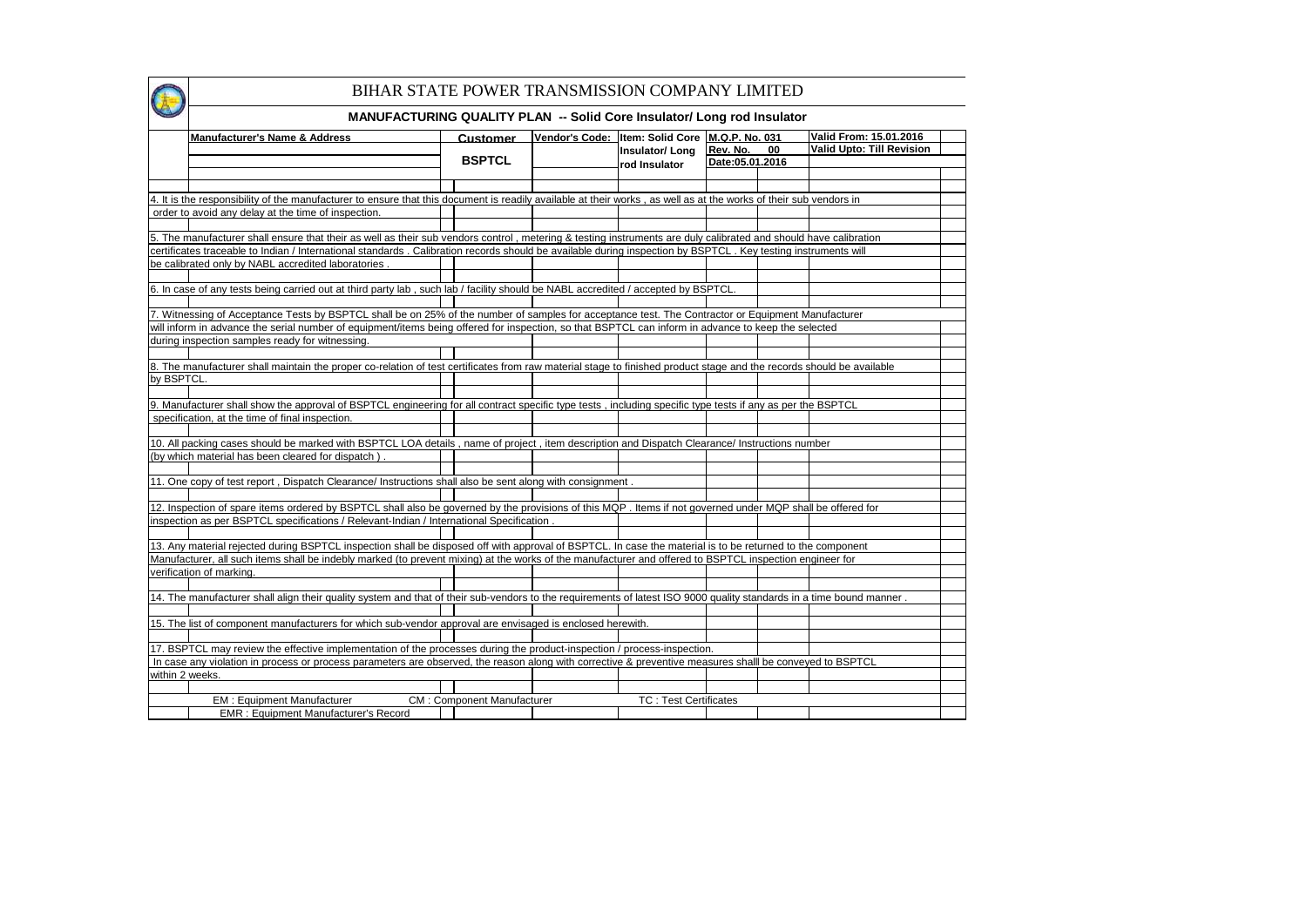F

|            | Manufacturer's Name & Address                               |                      | <b>Customer</b><br><b>BSPTCL</b>                        | Vendor's Code:                    | Item: Solid Core Insulator/<br>Long rod Insulator | M.Q.P. No. 031<br>Rev. No. 00<br>Date:05.01.2016 |                              |                   |              | Valid From: 15.01.2016<br>Valid Upto: Till Revision |             |                |                     |
|------------|-------------------------------------------------------------|----------------------|---------------------------------------------------------|-----------------------------------|---------------------------------------------------|--------------------------------------------------|------------------------------|-------------------|--------------|-----------------------------------------------------|-------------|----------------|---------------------|
| Sr.<br>No. | <b>Components / Operations &amp; Description</b><br>of Test | Type of check        | <b>Quantum of Check /</b><br><b>Sampling with basis</b> | Reference document for<br>Testing | <b>Acceptance Norms</b>                           | <b>Format of Record</b>                          |                              |                   |              | <b>Applicable Codes</b><br>$1 \mid 2 \mid 3 \mid 4$ |             | 56             | <b>REMARKS</b>      |
| ${\bf A1}$ | <b>RAW MATERIAL - BODY</b>                                  |                      |                                                         |                                   |                                                   |                                                  |                              |                   |              |                                                     |             |                |                     |
| $1.0\,$    | Alpha Alumina                                               |                      |                                                         |                                   |                                                   |                                                  |                              |                   |              |                                                     | $\mathbf N$ |                |                     |
|            | Alpha content                                               | Physical             | <b>BSPTCL</b> Specification                             | <b>BSPTCL Specification</b>       | <b>BSPTCL Specification</b>                       | <b>BSPTCL Records</b>                            | $\, {\bf B} \,$              | $\bf K$           | $\, {\bf P}$ | W                                                   |             | ${\bf N}$      |                     |
|            | Residue on 63 micron                                        | Chemical             | $100$ g/bag                                             |                                   |                                                   |                                                  | $\overline{A}$               | $\mathbf{J}$      | ${\bf S}$    | W                                                   |             | ${\bf N}$      |                     |
|            | Loss on Ignition                                            | Chemical             | 5 bag/lot                                               |                                   |                                                   |                                                  | $\boldsymbol{\mathsf{A}}$    | J                 | ${\bf S}$    | W                                                   |             | $\mathbf N$    |                     |
|            | Soluble Soda                                                |                      |                                                         |                                   |                                                   |                                                  | $\boldsymbol{A}$             | $_{\rm J}$        | ${\bf S}$    | W                                                   |             | $\mathbf N$    |                     |
| 2.0        | <b>Feldspars Powder</b>                                     |                      |                                                         |                                   |                                                   |                                                  |                              |                   |              |                                                     | N           |                |                     |
|            | Visual appearance of fired sample                           | Physical             | $100$ g/bag,                                            | <b>BSPTCL Specification</b>       | <b>BSPTCL Specification</b>                       | <b>BSPTCL Records</b>                            | A                            | J                 | ${\bf S}$    | W                                                   |             |                | N Two types of      |
|            | Potash                                                      | Chemical             | 5% of bag/lot                                           |                                   |                                                   |                                                  | $\boldsymbol{A}$             | J                 | ${\bf S}$    | W                                                   |             |                | $N$ feldspar pink & |
|            | Soda                                                        |                      |                                                         |                                   |                                                   |                                                  | $\mathbf{A}$                 | $\mathbf{J}$      | ${\bf S}$    | W                                                   |             |                | N white used        |
| 3.0        |                                                             |                      |                                                         |                                   |                                                   |                                                  |                              |                   |              |                                                     | $_{\rm N}$  |                |                     |
|            | <b>China Clays</b>                                          |                      | Т                                                       | <b>BSPTCL Specification</b>       | <b>BSPTCL Specification</b>                       | <b>BSPTCL Records</b>                            | A                            | J                 | S            | W                                                   |             |                | N Three types of    |
|            | Visual appearance of fired sample<br>Residue on 38 micron.  | Physical             | Approx 30 kg from 5% of                                 |                                   |                                                   |                                                  | $\boldsymbol{A}$             | J                 | S            | W                                                   |             |                | N China clays viz.  |
|            |                                                             |                      |                                                         |                                   |                                                   |                                                  |                              |                   | ${\bf S}$    | W                                                   |             |                | N Bageshpur/        |
|            | Free iron content                                           |                      | bags/lot/each type of clay                              |                                   |                                                   |                                                  | $\mathbf{A}$<br>$\mathbf{A}$ | $\mathbf{J}$<br>J | S            | W                                                   |             |                | N DM/NC-II          |
|            | Particle size distribution                                  |                      |                                                         |                                   |                                                   |                                                  |                              |                   |              | W                                                   |             |                |                     |
|            | <b>Extrusion</b> moisture                                   |                      |                                                         |                                   |                                                   |                                                  | A                            | J                 | ${\bf S}$    |                                                     |             | $\overline{N}$ |                     |
|            | Fired shrinkage                                             |                      |                                                         |                                   |                                                   |                                                  | $\boldsymbol{A}$             | $_{\rm J}$        | ${\bf S}$    | W                                                   |             | $\mathbf N$    |                     |
|            | Dry bending strength                                        |                      |                                                         |                                   |                                                   |                                                  | A                            | J                 | $\,$ S       | W                                                   |             | $\mathbf N$    |                     |
|            | Water absorption                                            |                      |                                                         |                                   |                                                   |                                                  | A                            | $\mathbf{J}$      | ${\bf S}$    | W                                                   |             | $_{\rm N}$     |                     |
|            | Loss on ignition                                            | Chemical             |                                                         |                                   |                                                   |                                                  | A                            | $_{\rm J}$        | ${\bf S}$    | W                                                   |             | $\mathbf N$    |                     |
|            | Silica, alumina, potash, soda                               |                      |                                                         |                                   |                                                   |                                                  | A                            | $\mathbf{J}$      | S            | W                                                   |             | $\overline{N}$ |                     |
|            | 4.0 Ball Clays                                              |                      |                                                         |                                   |                                                   |                                                  |                              |                   |              |                                                     | $_{\rm N}$  |                |                     |
|            | Visual appearance of fired sample                           | Physical             |                                                         | <b>BSPTCL Specification</b>       | <b>BSPTCL Specification</b>                       | <b>BSPTCL Records</b>                            | A                            | $\mathbf{J}$      | S            | W                                                   |             |                | N Four types of     |
|            | Residue on 63 micron.                                       |                      | Approx 30 kg from 5% of                                 |                                   |                                                   |                                                  | $\boldsymbol{A}$             | J                 | ${\bf S}$    | W                                                   |             |                | N ball clays are    |
|            | Particle size distribution                                  |                      | bags/lot/each type of clay                              |                                   |                                                   |                                                  | $\overline{A}$               | $\mathbf{J}$      | ${\bf S}$    | W                                                   |             |                | N used: Than/       |
|            | <b>Extrusion</b> moisture                                   |                      |                                                         |                                   |                                                   |                                                  | $\mathbf{A}$                 | J                 | $\,$ S       | W                                                   |             |                | N Santalpur/        |
|            | Fired shrinkage                                             |                      |                                                         |                                   |                                                   |                                                  | A                            | J                 | ${\bf S}$    | W                                                   |             |                | N Htmod KC/         |
|            | Dry bending strength                                        |                      |                                                         |                                   |                                                   |                                                  | A                            | $\mathbf{J}$      | ${\bf S}$    | W                                                   |             |                | N Bikaner clay      |
|            | Water absorption                                            |                      |                                                         |                                   |                                                   |                                                  | $\boldsymbol{A}$             | $_{\rm J}$        | ${\bf S}$    | W                                                   |             | $_{\rm N}$     |                     |
|            | Loss on ignition                                            | Chemical             |                                                         |                                   |                                                   |                                                  | A                            | J                 | S            | W                                                   |             | ${\bf N}$      |                     |
|            | Silica, alumina, potash, soda                               |                      |                                                         |                                   |                                                   |                                                  | $\boldsymbol{A}$             | $\mathbf{J}$      | ${\bf S}$    | W                                                   |             | ${\bf N}$      |                     |
| A2         | <b>RAW MATERIAL-GLAZE</b>                                   |                      |                                                         |                                   |                                                   |                                                  |                              |                   |              |                                                     |             |                |                     |
| 1.0        | <b>Quartz</b>                                               |                      |                                                         |                                   |                                                   |                                                  |                              |                   |              |                                                     | N           |                |                     |
|            | Visual appearance of fired sample                           | Physical             | $100$ g/bag,                                            | <b>BSPTCL Specification</b>       | <b>BSPTCL Specification</b>                       | <b>BSPTCL Records</b>                            | A                            | J                 | ${\bf S}$    | W                                                   |             | ${\bf N}$      |                     |
|            | Residue on 63 micron.                                       |                      | 5% of bag/lot                                           |                                   |                                                   |                                                  | $\boldsymbol{A}$             | J                 | $\,$ S       | W                                                   |             | $\mathbf N$    |                     |
|            | Silica                                                      | Chemical             |                                                         |                                   |                                                   |                                                  | $\mathbf{A}$                 | $\mathbf{J}$      | $\,$ S       | W                                                   |             | $\mathbf N$    |                     |
|            | 2.0 Iron Oxide                                              |                      |                                                         |                                   |                                                   |                                                  |                              |                   |              |                                                     | N           |                |                     |
|            | Visual appearance of fired sample                           | Physical             | $100$ g sample                                          | <b>BSPTCL Specification</b>       | <b>BSPTCL Specification</b>                       | <b>BSPTCL Records</b>                            | A                            | J                 | ${\bf S}$    | W                                                   |             | ${\bf N}$      |                     |
|            | Residue on 63 micron.                                       |                      | from each bag of each lot                               |                                   |                                                   |                                                  | $\overline{A}$               | $_{\rm J}$        | ${\bf S}$    | W                                                   |             | $\mathbf N$    |                     |
|            | Visual appearance of fired glaze                            | $\ddot{\phantom{0}}$ |                                                         |                                   |                                                   |                                                  | $\boldsymbol{A}$             | $\mathbf{J}$      | $\,$ S       | W                                                   |             | $\overline{N}$ |                     |
|            | colour & glossyness.                                        |                      |                                                         |                                   |                                                   |                                                  |                              |                   |              |                                                     |             |                |                     |
|            | Purity                                                      | Chemical             |                                                         |                                   |                                                   |                                                  | А                            | J                 | S            | W                                                   |             | ${\bf N}$      |                     |
|            | Loss on ignition                                            |                      |                                                         |                                   |                                                   |                                                  | A                            | $\mathbf{I}$      | $\,$ S       | W                                                   |             | ${\bf N}$      |                     |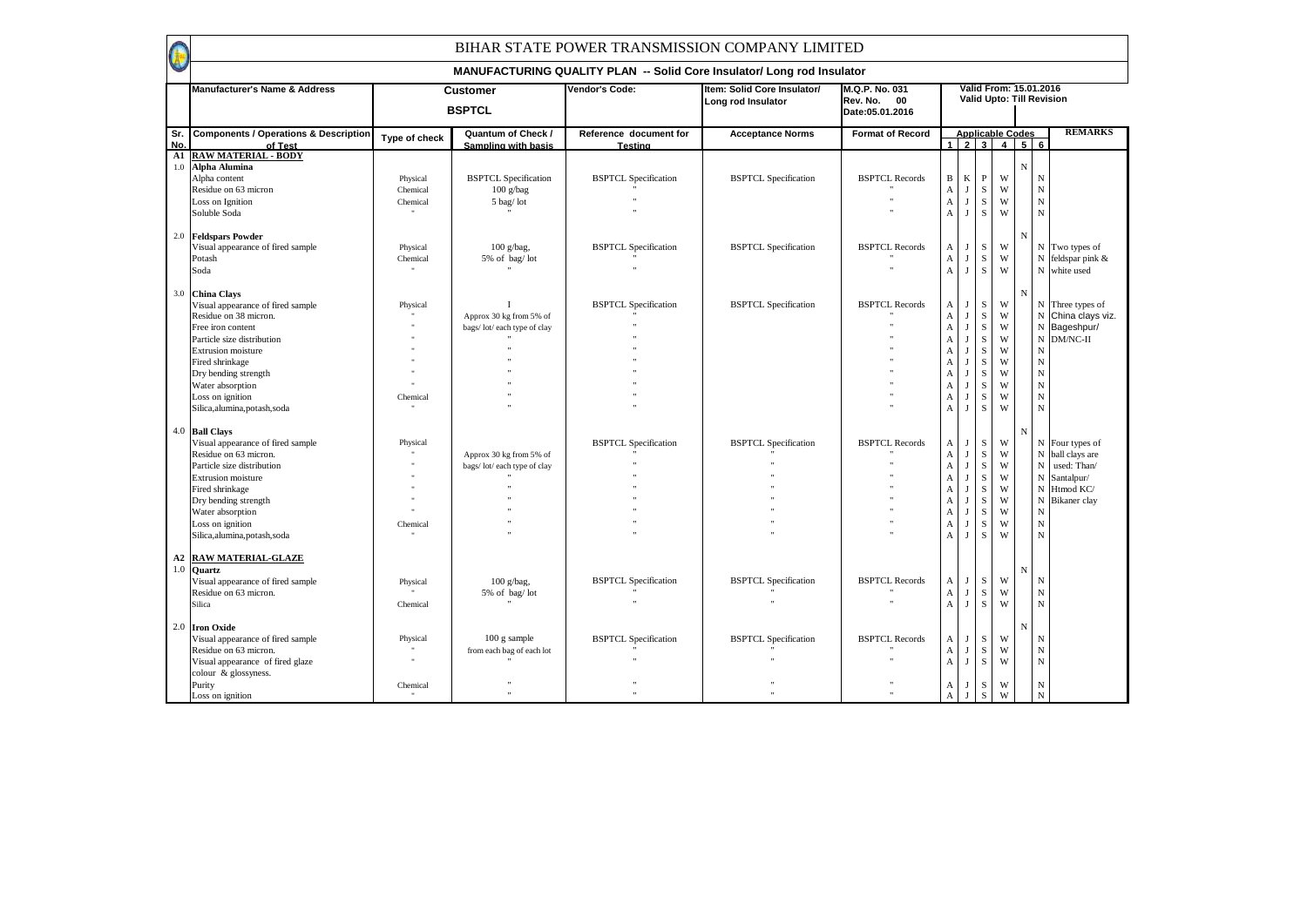|            |                                                                                                                                                                                                                                                                                                                                  |                                  |                                                                                        |                                                            | MANUFACTURING QUALITY PLAN -- Solid Core Insulator/ Long rod Insulator |                                                  |                                                                                                                 |                                                                                            |                                                                                                            |                                      |              |                                                                                                                             |
|------------|----------------------------------------------------------------------------------------------------------------------------------------------------------------------------------------------------------------------------------------------------------------------------------------------------------------------------------|----------------------------------|----------------------------------------------------------------------------------------|------------------------------------------------------------|------------------------------------------------------------------------|--------------------------------------------------|-----------------------------------------------------------------------------------------------------------------|--------------------------------------------------------------------------------------------|------------------------------------------------------------------------------------------------------------|--------------------------------------|--------------|-----------------------------------------------------------------------------------------------------------------------------|
|            | <b>Manufacturer's Name &amp; Address</b>                                                                                                                                                                                                                                                                                         |                                  | <b>Customer</b><br><b>BSPTCL</b>                                                       | Vendor's Code:                                             | Item: Solid Core Insulator/<br>Long rod Insulator                      | M.Q.P. No. 031<br>Rev. No. 00<br>Date:05.01.2016 |                                                                                                                 |                                                                                            |                                                                                                            |                                      |              | Valid From: 15.01.2016<br><b>Valid Upto: Till Revision</b>                                                                  |
| Sr.<br>No. | <b>Components / Operations &amp; Description</b><br>of Test                                                                                                                                                                                                                                                                      | Type of check                    | Quantum of Check /<br>Sampling with basis                                              | Reference document for<br><b>Testing</b>                   | <b>Acceptance Norms</b>                                                | <b>Format of Record</b>                          |                                                                                                                 |                                                                                            |                                                                                                            | <b>Applicable Codes</b><br>123456    |              | <b>REMARKS</b>                                                                                                              |
| 3.0        | <b>Manganese Carbonate</b><br>Visual appearance of fired sample<br>Residue on 63 micron.<br>Visual appearance of fired glaze<br>colour & glossyness.<br>Purity<br>Loss on ignition<br>4.0 Chrome Oxide<br>Visual appearance of fired sample<br>Residue on 63 micron.<br>Visual appearance of fired glaze<br>colour & glossyness. | Physical<br>Chemical<br>Physical | 100 g sample<br>from each bagof each lot<br>$100$ g sample<br>from each bagof each lot | <b>BSPTCL Specification</b><br><b>BSPTCL Specification</b> | <b>BSPTCL Specification</b><br><b>BSPTCL Specification</b>             | <b>BSPTCL Records</b><br><b>BSPTCL Records</b>   | A<br>$\mathbf A$<br>$\boldsymbol{\rm{A}}$<br>A<br>$\mathbf{A}$<br>A<br>$\boldsymbol{\mathsf{A}}$<br>$\mathbf A$ | J<br>$\mathbf{J}$<br>$\mathbf{J}$<br>J<br>$\mathbf{J}$<br>J<br>$\mathbf I$<br>$\mathbf{J}$ | $\mathbf S$<br>$\mathbf S$<br>$\mathbf S$<br>$\mathbf S$<br>S<br>$\mathbf S$<br>$\mathbf S$<br>$\mathbf S$ | W<br>W<br>W<br>W<br>W<br>W<br>W<br>W | Ν<br>N       | $_{\rm N}$<br>${\bf N}$<br>$\mathbf N$<br>$\mathbf N$<br>$\mathbf N$<br>$\mathbf N$<br>$_{\rm N}$<br>$\mathbf N$            |
|            | Purity<br>Loss on ignition                                                                                                                                                                                                                                                                                                       | Chemical                         |                                                                                        |                                                            |                                                                        |                                                  | A<br>A                                                                                                          | $\mathbf{J}$                                                                               | $\mathbf S$<br>$\mathbf S$                                                                                 | W<br>W                               | N            | $\mathbf N$<br>N                                                                                                            |
|            | 5.0 Dolomite/Wollastonite<br>Visual appearance of fired sample<br>Residue on 63 micron.<br>Loss on ignition<br>Calcia, magnesia, silica<br>(silica for wollastonite only)                                                                                                                                                        | Physical<br>Chemical             | $100$ g/bag.<br>5% of bag/lot                                                          | <b>BSPTCL Specification</b>                                | <b>BSPTCL Specification</b>                                            | <b>BSPTCL Records</b>                            | A<br>$\mathbf A$<br>$\mathbf A$<br>$\boldsymbol{\rm{A}}$                                                        | $\mathbf{J}$<br>$\mathbf{I}$<br>$\mathbf{I}$<br>$\mathbf{J}$                               | $\mathbf S$<br>$\mathbf S$<br>$\mathbf S$<br>$\,$ S                                                        | W<br>W<br>W<br>W                     |              | N<br>$\mathbf N$<br>$\mathbf N$<br>$\mathbf N$                                                                              |
|            | 6.0 Barium Carbonate<br>Visual appearance<br>Residue on 63 micron.<br>Visual appearance of fired glaze<br>colour & glossyness.<br>Purity<br>Acid insolubles                                                                                                                                                                      | Physical<br>Chemical<br>Chemical | 100 g sample<br>from each bagof each lot                                               | <b>BSPTCL Specification</b>                                | <b>BSPTCL Specification</b>                                            | <b>BSPTCL Records</b>                            | A<br>$\boldsymbol{\mathsf{A}}$<br>$\mathbf A$<br>A<br>A                                                         | J<br>$\mathbf{J}$<br>J<br>$\mathbf{J}$                                                     | $\mathbf S$<br>$\mathbf S$<br>$\rm S$<br>$\mathbf S$<br>$\mathbf S$                                        | W<br>W<br>W<br>W<br>W                | N            | N<br>$\mathbf N$<br>$_{\rm N}$<br>$_{\rm N}$<br>$_{\rm N}$                                                                  |
| A3<br>1.0  | <b>BOUGHT OUT MATLS.</b><br><b>Ordinary Portland Cement/</b><br><b>Mortar for Assembly</b><br>Visual appearance<br>Initial setting time<br>Final setting time<br>Soundness (Lechetalier method)<br>Compressive strength (3 cubes, 5 days)<br>Loss on ignition                                                                    | Physical<br>Chemical             | $100$ g/bag,<br>5% of bag/lot                                                          | <b>BSPTCL Specification</b><br>IS 12269/4032               | <b>BSPTCL Specification</b><br>IS 12269/4032                           | <b>BSPTCL Records</b>                            | A<br>$\mathbf A$<br>$\boldsymbol{\mathsf{A}}$<br>$\mathbf A$<br>$\boldsymbol{\rm{A}}$<br>$\mathbf{A}$           | $\mathbf{J}$<br>J<br>$\mathbf{J}$<br>$\mathbf{J}$<br>$\mathbf{J}$<br>$\mathbf{J}$          | $\mathbf S$<br>$\mathbf S$<br>$\mathbf S$<br>$\mathbf S$<br>$\mathbf S$<br>$\mathbf S$                     | W<br>W<br>W<br>W<br>W/Z<br>W         | $\mathsf{N}$ | Use within six<br>months<br>N<br>$\mathbf N$<br>$\mathbf N$<br>$\mathbf N$<br>${\bf N}$<br>2 days steam cure<br>$\mathbf N$ |
|            | 2.0 Quartz Sand for Assembly<br>Appearance<br>Dry sieve analysis<br>Dimensions of cut cork sheet                                                                                                                                                                                                                                 | Physical                         | $100$ g/bag.<br>5% of bag/lot                                                          | <b>BSPTCL Specification</b>                                | <b>BSPTCL Specification</b>                                            | <b>BSPTCL Records</b>                            | $\mathbf{A}$<br>$\boldsymbol{\mathsf{A}}$<br>$\mathbf A$                                                        | J<br>$\mathbf I$<br>J                                                                      | $\mathbf S$<br>$\mathbf S$<br>$\mathbf S$                                                                  | W<br>W<br>W                          | N            | $\mathbf N$<br>$\mathbf N$<br>$\mathbf N$                                                                                   |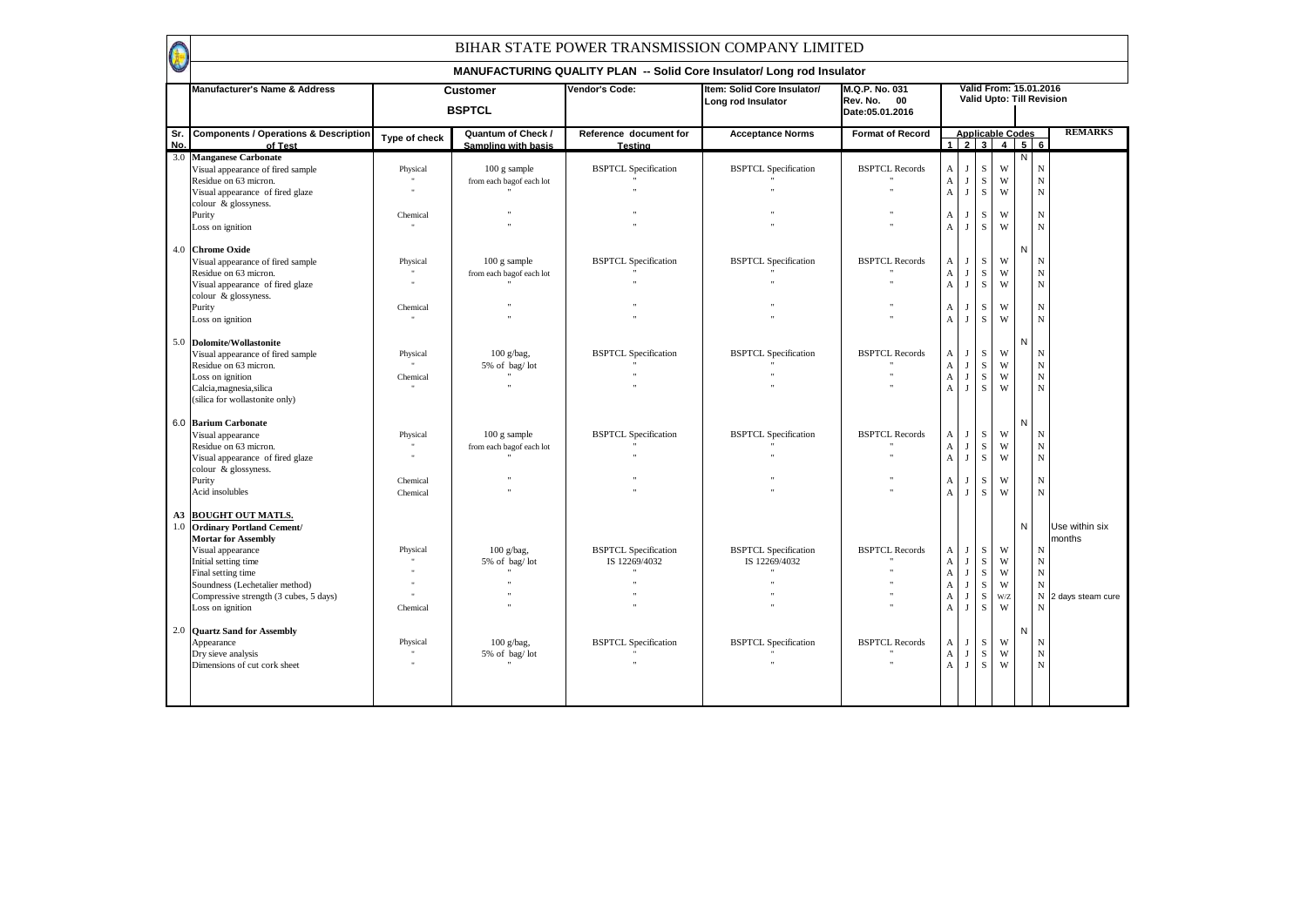|            | Manufacturer's Name & Address                                                                                |               | <b>Customer</b><br><b>BSPTCL</b>                 | Vendor's Code:                    | Item: Solid Core Insulator/<br>Long rod Insulator | M.Q.P. No. 031<br>Rev. No. 00<br>Date: 05.01.2016 |                           |              |              |                                                    |   | Valid From: 15.01.2016<br>Valid Upto: Till Revision |                |
|------------|--------------------------------------------------------------------------------------------------------------|---------------|--------------------------------------------------|-----------------------------------|---------------------------------------------------|---------------------------------------------------|---------------------------|--------------|--------------|----------------------------------------------------|---|-----------------------------------------------------|----------------|
| Sr.<br>No. | <b>Components / Operations &amp; Description</b><br>of Test                                                  | Type of check | <b>Quantum of Check /</b><br>Sampling with basis | Reference document for<br>Testing | <b>Acceptance Norms</b>                           | <b>Format of Record</b>                           |                           |              |              | <b>Applicable Codes</b><br>$1 \ 2 \ 3 \ 4 \ 5 \ 6$ |   |                                                     | <b>REMARKS</b> |
|            | 3.0 Cork Sheet                                                                                               |               |                                                  |                                   |                                                   |                                                   |                           |              |              |                                                    | N |                                                     |                |
|            | Appearance                                                                                                   | Physical      | 5% / lot                                         | <b>BSPTCL Specification</b>       | <b>BSPTCL Specification</b>                       | <b>BSPTCL Records</b>                             | A                         | $\mathbf{J}$ | S            | W                                                  |   | $\mathbf N$                                         |                |
|            | Thickness                                                                                                    |               |                                                  |                                   |                                                   |                                                   | $\mathbf A$               | J            | S            | W                                                  |   | ${\bf N}$                                           |                |
|            | Density                                                                                                      |               |                                                  |                                   |                                                   |                                                   | $\mathbf A$               | $_{\rm J}$   | S            | W                                                  |   | $\mathbf N$                                         |                |
|            | Dimensions of cut cork sheet                                                                                 |               |                                                  |                                   |                                                   |                                                   | $\mathbf{A}$              | $_{\rm J}$   | $\mathbf S$  | W                                                  |   | ${\bf N}$                                           |                |
| 4.0        | <b>Bituminous Paint</b>                                                                                      |               |                                                  |                                   |                                                   |                                                   |                           |              |              |                                                    | N |                                                     |                |
|            | Appearance                                                                                                   | Physical      | 100ml/container                                  | <b>BSPTCL Specification</b>       | <b>BSPTCL Specification</b>                       | <b>BSPTCL Records</b>                             | A                         | J            | S            | W                                                  |   | N                                                   |                |
|            | Density                                                                                                      |               |                                                  |                                   |                                                   |                                                   | $\mathbf A$               | J            | ${\bf S}$    | W                                                  |   | $\mathbf N$                                         |                |
|            | Viscosity (B4 Cup)                                                                                           |               |                                                  |                                   |                                                   |                                                   | $\mathbf A$               | J            | $\,$ S       | W                                                  |   | $\mathbf N$                                         |                |
|            | Drying time                                                                                                  |               |                                                  |                                   |                                                   |                                                   | $\mathbf{A}$              | J            | S            | W                                                  |   | $\mathbf N$                                         |                |
|            | 5.0 Flanges of Spherodal<br><b>Graphite Iron / Malleable cast</b><br>Iron (caps & flange)<br>black condition |               |                                                  |                                   |                                                   |                                                   |                           |              |              |                                                    | E |                                                     |                |
|            | Visual Inspection                                                                                            | Physical      | 100%                                             | IS-1865                           | No crack/sur. defects                             | <b>BSPTCL Records</b>                             | A                         | J            | S            | W/Z                                                |   | $_{\rm N}$                                          |                |
|            | Dimension check & Guage check                                                                                |               | IS 2500 LI AQL 1.5                               | Gr.400-15 for SGI/IS-2108         | As per rel. drg.IS-1865                           |                                                   | $\boldsymbol{\mathsf{A}}$ | $_{\rm J}$   | $\rm S$      | W/Z                                                |   | $\mathbf N$                                         |                |
|            | Tensile strength (Test bar)                                                                                  |               | 1 No./heat cycle                                 | Gr.BM340 for MCI                  | Gr.400-15 for SGI/IS-2108                         | <b>CMTC</b>                                       | $\, {\bf B}$              | $\bf K$      | $\, {\bf P}$ | W/Z                                                |   | $\mathbf N$                                         |                |
|            | % Elongation (Test Bar)                                                                                      |               | 1 No./heat cycle                                 | $\mathbf{u}$                      | Gr.BM340 for MCI                                  | $\mathbf{H}$                                      | $\, {\bf B}$              | $\bf K$      | $\, {\bf P}$ | W/Z                                                |   | $\mathbf N$                                         |                |
|            | Microstructure                                                                                               |               | 1 No./heat cycle                                 |                                   |                                                   |                                                   | $\, {\bf B}$              | $\bf K$      | $\, {\bf P}$ | W/Z                                                |   | $\mathbf N$                                         |                |
|            | Phosphorous                                                                                                  | Chemical      | 1 No./heat cycle                                 |                                   |                                                   |                                                   | $\, {\bf B}$              | $\bf K$      | $\mathbf{P}$ | W/Z                                                |   | $\mathbf N$                                         |                |
|            | Hardness                                                                                                     | Physical      | 1 No./heat cycle                                 | IS-3054/1865                      |                                                   | <b>BSPTCL Records</b>                             | $\mathbf{A}$              | $\mathbf{J}$ | S            | W/Z                                                |   | $\mathbf N$                                         |                |
|            | <b>MPI</b> Test                                                                                              |               | 100%                                             | IS 3703                           | No crack                                          |                                                   | A                         | $_{\rm J}$   | S            | W/Z                                                |   | ${\bf N}$                                           |                |
|            | Proof Load Test                                                                                              |               | 1 No./heat cycle                                 | $\ddot{\phantom{0}}$              |                                                   | <b>CMTC</b>                                       | $\, {\bf B}$              | $\bf K$      | $\, {\bf P}$ | W/Z                                                |   | $\mathbf N$                                         |                |
|            | Mechanical failing load                                                                                      |               | 2 No./heat cycle                                 |                                   |                                                   | <b>BSPTCL Records</b>                             | A                         | J            | S            | W/Z                                                |   | $\mathbf N$                                         |                |
| 6.0        | <b>Steel Round for pins</b>                                                                                  |               |                                                  |                                   |                                                   |                                                   |                           |              |              |                                                    | E |                                                     |                |
|            | Visual Inspection                                                                                            | Physical      | 100%                                             | No surface defect                 | No surface defect                                 | <b>CMTC</b>                                       | $\, {\bf B}$              | $\bf K$      | ${\bf P}$    | W/Z                                                |   | ${\bf N}$                                           |                |
|            | Forgeability                                                                                                 |               | 10 Nos/Lot/Heat                                  | No cracks                         | No cracks                                         |                                                   | $\, {\bf B}$              | $\bf K$      | $\mathbf{P}$ | W/Z                                                |   | $_{\rm N}$                                          |                |
|            | <b>Chemical Analysis</b>                                                                                     | Chemical      | 1 Nos/Lot/Heat                                   | <b>BS:970</b>                     | <b>BS:970</b>                                     |                                                   | $\, {\bf B}$              | $\bf K$      | $\mathbf{P}$ | W/Z                                                |   | $_{\rm N}$                                          |                |
|            | Tensile Load Test EN19 / EN15                                                                                | Physical      | 2 Nos/Lot/Heat                                   | IS:1608                           | IS:1608<br>$\mathbf{u}$                           |                                                   | $\, {\bf B}$              | $\bf K$      | $\, {\bf P}$ | W/Z                                                |   | $_{\rm N}$                                          |                |
|            | Elongation EN19 / EN15                                                                                       |               | $\mathbf{u}$                                     | $\mathbf{u}$                      | $\mathbf{u}$                                      |                                                   | $\, {\bf B}$              | $\bf K$      | $\, {\bf P}$ | W/Z                                                |   | $\mathbf N$                                         |                |
|            | Yield stress EN19 / EN15                                                                                     |               |                                                  |                                   |                                                   |                                                   | $\, {\bf B}$              | $\bf K$      | $\, {\bf P}$ | W/Z                                                |   | $\mathbf N$                                         |                |
|            | Inclusion rating                                                                                             |               |                                                  | IS:4163                           | IS:4163                                           |                                                   | $\, {\bf B}$              | $\bf K$      | $\mathbf{P}$ | W/Z                                                |   | $_{\rm N}$                                          |                |
|            | Grain size                                                                                                   |               |                                                  | IS:4748                           | IS:4748                                           |                                                   | $\mathbf{B}$              | $\bf K$      | $\mathbf{P}$ | W/Z                                                |   | $_{\rm N}$                                          |                |
|            |                                                                                                              |               |                                                  |                                   |                                                   |                                                   |                           |              |              |                                                    |   |                                                     |                |
|            |                                                                                                              |               |                                                  |                                   |                                                   |                                                   |                           |              |              |                                                    |   |                                                     |                |
|            |                                                                                                              |               |                                                  |                                   |                                                   |                                                   |                           |              |              |                                                    |   |                                                     |                |
|            |                                                                                                              |               |                                                  |                                   |                                                   |                                                   |                           |              |              |                                                    |   |                                                     |                |
|            |                                                                                                              |               |                                                  |                                   |                                                   |                                                   |                           |              |              |                                                    |   |                                                     |                |
|            |                                                                                                              |               |                                                  |                                   |                                                   |                                                   |                           |              |              |                                                    |   |                                                     |                |
|            |                                                                                                              |               |                                                  |                                   |                                                   |                                                   |                           |              |              |                                                    |   |                                                     |                |
|            |                                                                                                              |               |                                                  |                                   |                                                   |                                                   |                           |              |              |                                                    |   |                                                     |                |
|            |                                                                                                              |               |                                                  |                                   |                                                   |                                                   |                           |              |              |                                                    |   |                                                     |                |
|            |                                                                                                              |               |                                                  |                                   |                                                   |                                                   |                           |              |              |                                                    |   |                                                     |                |
|            |                                                                                                              |               |                                                  |                                   |                                                   |                                                   |                           |              |              |                                                    |   |                                                     |                |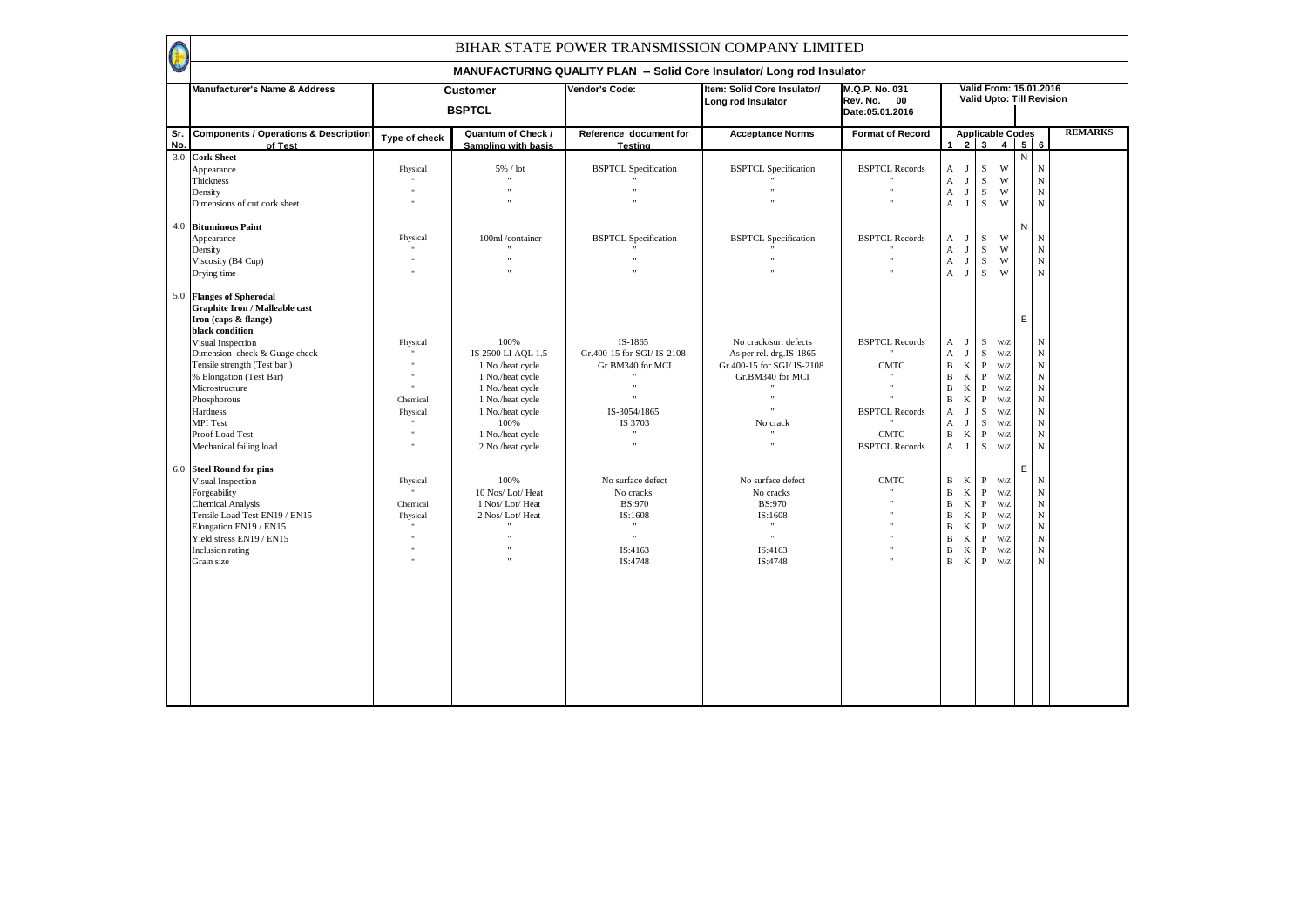|            | Manufacturer's Name & Address                                         |               | <b>Customer</b><br><b>BSPTCL</b>          | Vendor's Code:                           | Item: Solid Core Insulator/<br>Long rod Insulator | M.Q.P. No. 031<br>Rev. No. 00<br>Date: 05.01.2016 |                           |              |              | Valid From: 15.01.2016<br>Valid Upto: Till Revision |             |             |                |
|------------|-----------------------------------------------------------------------|---------------|-------------------------------------------|------------------------------------------|---------------------------------------------------|---------------------------------------------------|---------------------------|--------------|--------------|-----------------------------------------------------|-------------|-------------|----------------|
| Sr.<br>No. | <b>Components / Operations &amp; Description</b><br>of Test           | Type of check | Quantum of Check /<br>Sampling with basis | Reference document for<br><b>Testing</b> | <b>Acceptance Norms</b>                           | <b>Format of Record</b>                           |                           |              |              | <b>Applicable Codes</b><br>1 2 3 4 5 6              |             |             | <b>REMARKS</b> |
|            | 7.0 Forged Pin (Black)                                                |               |                                           |                                          |                                                   |                                                   |                           |              |              |                                                     |             |             |                |
|            | <b>Ball Pin &amp; Cotter Pin</b>                                      |               |                                           |                                          |                                                   |                                                   |                           |              |              |                                                     | $\mathbf E$ |             |                |
|            | Visual Inspection                                                     | Physical      | 100%                                      | IS: 2486/No surface defect               | IS: 2486/ No surface defect                       | <b>BSPTCL Records</b>                             | A                         | J            | S            | W/Z                                                 |             | ${\bf N}$   |                |
|            | Dimensional (As forged) guage check                                   |               | 1%                                        | IS: 2486/ Approved drg.                  | IS: 2486/ Approved drg.                           |                                                   | $\mathbf{A}$              | J            | $\,$ S       | W/Z                                                 |             | $\mathbf N$ |                |
|            | M.P.I.                                                                |               | 100%                                      | IS: 3703/ No cracks                      | IS: 3703/ No cracks                               |                                                   | $\mathbf A$               | $\mathbf{J}$ | $\mathbf S$  | W/Z                                                 |             | ${\bf N}$   |                |
|            | Failing load test                                                     |               | 2 Nos/ 1000/ Heat                         | Approved drg.                            | Approved drg.                                     |                                                   | $\boldsymbol{\mathsf{A}}$ | $\mathbf{J}$ | ${\bf S}$    | W/Z                                                 |             | $_{\rm N}$  |                |
|            | Proof load test                                                       |               |                                           | F:8201-41                                | F:8201-41                                         |                                                   | $\mathbf A$               | $\mathbf{I}$ | S            | W/Z                                                 |             | ${\bf N}$   |                |
|            | Hardness                                                              |               |                                           | Approved drg.                            | Approved drg.                                     |                                                   | $\boldsymbol{\mathsf{A}}$ | $\mathbf{J}$ | $\mathbf S$  | W/Z                                                 |             | ${\bf N}$   |                |
|            | Tensile load test                                                     |               |                                           | <b>BS:970</b>                            | <b>BS:970</b>                                     | <b>CMTC</b>                                       | $\, {\bf B}$              | $\,$ K       | $\, {\bf P}$ | W/Z                                                 |             | ${\bf N}$   |                |
|            | Yield Strength                                                        |               |                                           | <b>BS:970</b>                            | <b>BS:970</b>                                     |                                                   | $\mathbf{B}$              | $\bf K$      | $\mathbf{P}$ | W/Z                                                 |             | $\mathbf N$ |                |
|            | % Elongation                                                          |               |                                           | <b>BS:970</b>                            | <b>BS:970</b>                                     |                                                   | $\mathbf{B}$              | $\bf K$      | $\mathbf{P}$ | W/Z                                                 |             | ${\bf N}$   |                |
|            | Grain Size                                                            |               |                                           | IS:4748                                  | IS:4748                                           |                                                   | $\, {\bf B}$              | $\,$ K       | $\mathbf{P}$ | W/Z                                                 |             | $_{\rm N}$  |                |
|            | Non-metallic inclusion rating                                         |               |                                           | Max.2 thin/ thick                        | Max.2 thin/ thick                                 |                                                   | $\, {\bf B}$              | $\bf K$      | $\mathbf{P}$ | W/Z                                                 |             | ${\bf N}$   |                |
|            | Heat Treatment chart                                                  |               |                                           | Time & temp. chart                       | Time & temp. chart                                |                                                   | $\, {\bf B}$              | $\bf K$      | $\, {\bf P}$ | W/Z                                                 |             | ${\bf N}$   |                |
|            | <b>Grain Flow</b>                                                     |               |                                           | <b>BSPTCL Spec.</b>                      | <b>BSPTCL Spec.</b>                               |                                                   | $\mathbf{B}$              | $\bf K$      | $\, {\bf P}$ | W/Z                                                 |             | $\mathbf N$ |                |
|            |                                                                       |               |                                           |                                          |                                                   |                                                   |                           |              |              |                                                     |             |             |                |
| 8.0        | <b>Security Clips/ Split Pins</b><br><b>Ball Pin &amp; Cotter Pin</b> |               |                                           |                                          |                                                   |                                                   |                           |              |              |                                                     | $\mathbf E$ |             |                |
|            | Visual Inspection                                                     | Physical      | IS: 2486                                  | IS: 2486                                 | IS: 2486                                          | <b>BSPTCL Records</b>                             | A                         | J            | $\mathbf S$  | W/Z                                                 |             | $_{\rm N}$  |                |
|            | <b>Dimensional Check</b>                                              |               | IS: 2486                                  | IS: 2486 Approved drg.                   | IS: 2486 Approved drg.                            |                                                   | $\mathbf A$               | $\mathbf{J}$ | $\mathbf S$  | $\mathbf{W}/\mathbf{Z}$                             |             | ${\bf N}$   |                |
|            | <b>Bending Test</b>                                                   |               | 5 Nos / lot of 5000                       | IS: 2486 No crack                        | IS: 2486 No crack                                 |                                                   | $\mathbf A$               | J            | $\mathbf S$  | W/Z                                                 |             | ${\bf N}$   |                |
|            | Hardness                                                              |               |                                           | IS: 1586/2486 Approved drg.              | IS: 1586/2486 Approved drg.                       | <b>BSPTCL Records</b>                             | A                         | J            | $\mathbf S$  | W/Z                                                 |             | $\mathbf N$ |                |
|            | <b>Chemical Analysis</b>                                              | Chemical      | $1$ No/ $lot%$                            | IS: 7814/ ATSM 304                       | IS: 7814/ ATSM 304                                | <b>CMTC</b>                                       | $\mathbf{B}$              | $\mathbf{K}$ | $\mathbf{P}$ | W/Z                                                 |             | $\mathbf N$ |                |
|            | (I) Phosphor Bronze                                                   |               |                                           |                                          |                                                   |                                                   |                           |              |              |                                                     |             |             |                |
|            | (ii) Stainless Steel                                                  |               |                                           |                                          |                                                   |                                                   |                           |              |              |                                                     |             |             |                |
|            | 9.0 Graphite Iron / Malleable cast                                    |               |                                           |                                          |                                                   |                                                   |                           |              |              |                                                     |             |             |                |
|            | Iron Cap & Flange after Galvanising                                   |               |                                           |                                          |                                                   |                                                   |                           |              |              |                                                     | E           |             |                |
|            | Visual appearance                                                     | Physical      | 100%                                      | IP-01-64                                 | Free from crack &                                 | <b>BSPTCL Records</b>                             | A                         | J            | $\mathbf S$  | $\mathbf{W}/\mathbf{Z}$                             |             | $\mathbf N$ |                |
|            | Gauge check                                                           |               | 100%                                      |                                          | visual sur.defect                                 |                                                   | $\mathbf{A}$              | J            | S            | $\mathbf{W}/\mathbf{Z}$                             |             | $_{\rm N}$  |                |
|            | Other Dimension                                                       |               | 2% random                                 | As per rel. drg.                         | As per BSPTCL Specification                       |                                                   | $\boldsymbol{\mathsf{A}}$ | $\mathbf{I}$ | $\mathbf S$  | W/Z                                                 |             | ${\bf N}$   |                |
|            | <b>Adhesion Test</b>                                                  |               | 2% random                                 | BSPTCL Specification/IS2629              |                                                   |                                                   | $\boldsymbol{\mathsf{A}}$ | $\mathbf{J}$ | $\mathbf S$  | $\mathbf{W}/\mathbf{Z}$                             |             | ${\bf N}$   |                |
|            | Purity of zinc                                                        | Instrumental  | 1 Sample/cons.                            | IS 209/99.25%                            | IS 209/99.25%                                     |                                                   | $\mathbf{A}$              | $\mathbf{J}$ | $\mathbf S$  | W/Z                                                 |             | ${\bf N}$   |                |
|            | Mass of zinc Coating                                                  | Physical      | 1% random                                 | IS 6745                                  | IS 6745                                           |                                                   | $\mathbf{A}$              | J            | S            | W/Z                                                 |             | $\mathbf N$ |                |
|            | Mechanical load test                                                  |               | 2 per lot                                 | As per rel. drg.                         | As per rel. drg.                                  |                                                   | $\mathbf{A}$              | $\mathbf{J}$ | $\mathbf S$  | W/Z                                                 |             | $\mathbf N$ |                |
|            | 10.0 Bolts & Nuts Galvanised                                          |               |                                           |                                          |                                                   |                                                   |                           |              |              |                                                     | E           |             |                |
|            | Visual Inspection                                                     | Physical      | IS 2614                                   | <b>BSPTCL Specification/IS 1367</b>      | <b>BSPTCL Specification/IS 1367</b>               | <b>BSPTCL Records</b>                             | A                         | J            | $\mathbf S$  | W/Z                                                 |             | ${\bf N}$   |                |
|            | <b>Dimensions</b>                                                     |               | IS 2614                                   | IS 6639                                  | IS 6639 / rel drg.                                | <b>CMTC</b>                                       | $\, {\bf B}$              | $\bf K$      | $\, {\bf p}$ | W/Z                                                 |             | ${\bf N}$   |                |
|            | Uniformity of zinc coating                                            | Chemical      | IS 1367                                   | <b>BSPTCL Specification/IS 2633</b>      | As per IS 2633                                    | <b>BSPTCL Records</b>                             | $\mathbf{A}$              | $\mathbf{I}$ | S            | W/Z                                                 |             | $\mathbf N$ |                |
|            | <b>Mechanical Properties</b>                                          | Physical      |                                           | IS 1367                                  | As per IS 1367                                    | <b>CMTC</b>                                       | $\mathbf{B}$              | $\mathbf{K}$ | $\mathbf{P}$ | W/Z                                                 |             | $\mathbf N$ |                |
|            |                                                                       |               |                                           |                                          |                                                   |                                                   |                           |              |              |                                                     |             |             |                |
|            |                                                                       |               |                                           |                                          |                                                   |                                                   |                           |              |              |                                                     |             |             |                |
|            |                                                                       |               |                                           |                                          |                                                   |                                                   |                           |              |              |                                                     |             |             |                |
|            |                                                                       |               |                                           |                                          |                                                   |                                                   |                           |              |              |                                                     |             |             |                |
|            |                                                                       |               |                                           |                                          |                                                   |                                                   |                           |              |              |                                                     |             |             |                |
|            |                                                                       |               |                                           |                                          |                                                   |                                                   |                           |              |              |                                                     |             |             |                |
|            |                                                                       |               |                                           |                                          |                                                   |                                                   |                           |              |              |                                                     |             |             |                |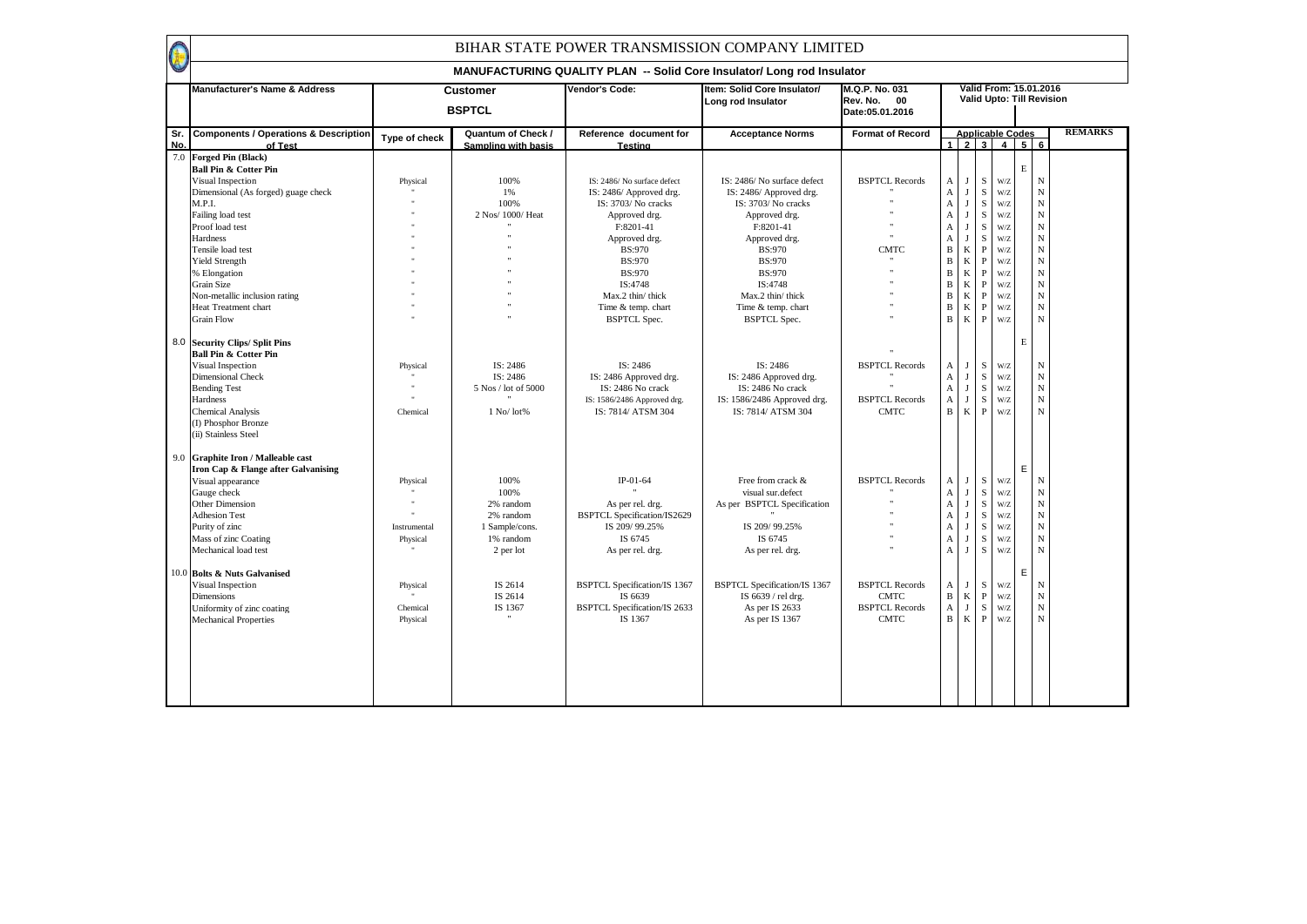|            |                                                             |                      |                                           | MANUFACTURING QUALITY PLAN -- Solid Core Insulator/ Long rod Insulator |                                                   |                                                  |                                                        |                        |                              |                                                     |   |                           |                |
|------------|-------------------------------------------------------------|----------------------|-------------------------------------------|------------------------------------------------------------------------|---------------------------------------------------|--------------------------------------------------|--------------------------------------------------------|------------------------|------------------------------|-----------------------------------------------------|---|---------------------------|----------------|
|            | Manufacturer's Name & Address                               |                      | <b>Customer</b><br><b>BSPTCL</b>          | Vendor's Code:                                                         | Item: Solid Core Insulator/<br>Long rod Insulator | M.Q.P. No. 031<br>Rev. No. 00<br>Date:05.01.2016 |                                                        |                        |                              | Valid From: 15.01.2016<br>Valid Upto: Till Revision |   |                           |                |
| Sr.<br>No. | <b>Components / Operations &amp; Description</b><br>of Test | Type of check        | Quantum of Check /<br>Sampling with basis | Reference document for<br>Testina                                      | <b>Acceptance Norms</b>                           | <b>Format of Record</b>                          |                                                        |                        |                              | <b>Applicable Codes</b><br>$1 \ 2 \ 3 \ 4 \ 5 \ 6$  |   |                           | <b>REMARKS</b> |
| 11.0       | <b>Flat Washer / Spring</b>                                 |                      |                                           |                                                                        |                                                   |                                                  |                                                        |                        |                              |                                                     |   |                           |                |
|            | <b>Washer Galvanised</b><br>Visual Inspection               | Physical             | IS-6821                                   | <b>BSPTCL Specification</b>                                            | No Crack                                          | <b>BSPTCL Records</b>                            | A                                                      | $\mathbf{J}$           | ${\bf S}$                    | W/Z                                                 | E | ${\bf N}$                 |                |
|            | Dimensions                                                  |                      |                                           | IS2016/3063                                                            | IS 2016/3063/ rel drg.                            |                                                  | $\boldsymbol{A}$                                       | J                      | ${\bf S}$                    | $\mathbf{W}/\mathbf{Z}$                             |   | $\bar{\text{N}}$          |                |
|            | Twist test for spring washer                                |                      | $\ddot{\phantom{a}}$                      |                                                                        | As per IS 3063                                    | <b>CMTC</b>                                      | $\, {\bf B}$                                           | $\rm K$                | $\, {\bf P}$                 | W/Z                                                 |   | $\bar{N}$                 |                |
|            | Hardness for spring washer<br>Uniformity of zinc coating    | Chemical             | IS 1367                                   | <b>BSPTCL Specification/ IS 2633</b>                                   | As per IS 3063<br>As per IS 2633                  | <b>BSPTCL Records</b>                            | $\boldsymbol{\mathsf{A}}$<br>$\boldsymbol{\mathsf{A}}$ | J<br>J                 | $\,$ S<br>$\,$ s             | W/Z<br>W/Z                                          |   | $_{\rm N}$<br>$_{\rm N}$  |                |
|            |                                                             |                      |                                           |                                                                        |                                                   |                                                  |                                                        |                        |                              |                                                     |   |                           |                |
|            | 12.0 Corona Ring For<br>400 kV of Al. Alloy                 |                      |                                           |                                                                        |                                                   |                                                  |                                                        |                        |                              |                                                     | E |                           |                |
|            | Visual Inspection                                           | Physical             | IS 2500 L-III AQL0.4                      | IP-01-71                                                               | No sur defects/crack                              | <b>BSPTCL Records</b>                            | A                                                      | J                      | S                            | $\mathbf{W}/\mathbf{Z}$                             |   | $_{\rm N}$                |                |
|            | Dimensions                                                  |                      |                                           | $IP-01-71$                                                             | Rel. drg                                          |                                                  | $\mathbf A$                                            | $\mathbf{J}$           | ${\bf S}$                    | W/Z                                                 |   | ${\bf N}$                 |                |
|            | <b>Chemical Composition</b>                                 | Chemical             | 1 /Lot min.                               | IS 5082                                                                | As per Rel. Drg.                                  | <b>CMTC</b><br><b>CMTC</b>                       | $\, {\bf B}$<br>$\, {\bf B}$                           | $\bf K$<br>$\mathbf K$ | $\, {\bf P}$<br>$\mathbf{P}$ | W/Z                                                 |   | ${\bf N}$<br>$\mathbf N$  |                |
|            | Purity<br>Mechanical Properties / Tensile Test              | Chemical<br>Physical |                                           | $\ddot{\phantom{0}}$                                                   |                                                   | <b>CMTC</b>                                      | $\, {\bf B}$                                           | $\mathbf K$            | $\, {\bf P}$                 | W/Z<br>W/Z                                          |   | ${\bf N}$                 |                |
|            | Dye penetration after welding                               | Physical             | IS 2500 L-III AQL0.4                      | <b>BSPTCL Specification</b>                                            | No crack                                          | <b>BSPTCL Records</b>                            | $\boldsymbol{\rm{A}}$                                  | J                      | $\,$ S                       | W/Z                                                 |   | $\mathbf N$               |                |
| В          | <b>IN PROCESS</b>                                           |                      |                                           |                                                                        |                                                   |                                                  |                                                        |                        |                              |                                                     |   |                           |                |
| $1.0$      | <b>Body Slurry Preparation</b>                              |                      |                                           |                                                                        |                                                   |                                                  |                                                        |                        |                              |                                                     |   |                           |                |
|            | Weighment                                                   | Physical             | All batch Weekly twice                    | <b>BSPTCL Specification</b>                                            | As per composition                                | <b>BSPTCL Records</b>                            | A                                                      | J                      | ${\bf S}$                    | W                                                   |   | ${\bf N}$                 |                |
|            | Moisture content                                            |                      |                                           |                                                                        |                                                   |                                                  | $\boldsymbol{\mathsf{A}}$                              | $_{\rm J}$             | $\,$ S                       | W                                                   |   | ${\bf N}$                 |                |
|            | 2.0 Ball Milling                                            |                      |                                           |                                                                        |                                                   |                                                  |                                                        |                        |                              |                                                     |   |                           |                |
|            | Litre weight                                                | Physical             | All batch/Daily                           | <b>BSPTCL Specification</b>                                            | $IR - 02 - 01$                                    | <b>BSPTCL Records</b>                            | А                                                      | J                      | ${\bf S}$                    | W                                                   |   | ${\bf N}$                 |                |
|            | Residue on 63 micron                                        |                      |                                           |                                                                        |                                                   |                                                  | $\mathbf A$                                            | J                      | ${\bf S}$<br>$\,$ S          | W<br>W                                              |   | $_{\rm N}$                |                |
|            | Particle size distribution                                  |                      |                                           |                                                                        |                                                   |                                                  | $\mathbf A$                                            | J                      |                              |                                                     |   | $\mathbf N$               |                |
| 3.0        | <b>Slip Preparation</b>                                     |                      |                                           |                                                                        |                                                   |                                                  |                                                        |                        |                              |                                                     |   |                           |                |
|            | Litre weight                                                | Physical             | Each Shift/ Daily                         | <b>BSPTCL Specification</b>                                            | IR-02-01                                          | <b>BSPTCL Records</b>                            | А                                                      | J                      | S                            | W                                                   |   | ${\bf N}$                 |                |
|            | Residue on 63 micron<br>Particle size distribution          |                      |                                           |                                                                        |                                                   |                                                  | $\boldsymbol{\mathsf{A}}$<br>$\boldsymbol{A}$          | J<br>J                 | ${\bf S}$<br>${\bf S}$       | W<br>W                                              |   | $_{\rm N}$<br>$_{\rm N}$  |                |
|            | Iron Content                                                | $\ddot{\phantom{a}}$ |                                           |                                                                        |                                                   |                                                  | $\boldsymbol{\mathsf{A}}$                              | J                      | S                            | W                                                   |   | $_{\rm N}$                |                |
|            |                                                             |                      |                                           |                                                                        |                                                   |                                                  |                                                        |                        |                              |                                                     |   |                           |                |
|            | 4.0 Glaze Preparation<br>Weighment                          | Physical             | All batch                                 | <b>BSPTCL Specification</b>                                            | As per composition                                | <b>BSPTCL Records</b>                            | A                                                      | J                      | S                            | W                                                   |   | ${\bf N}$                 |                |
|            | Litre weight                                                |                      |                                           | <b>BSPTCL Specification</b>                                            | IR-02-01                                          |                                                  | A                                                      | J                      | $\mathbf S$                  | W                                                   |   | $\mathbf N$               |                |
|            | Residue on 38 micron<br>Colour & Glossyness of fired sample |                      |                                           |                                                                        |                                                   |                                                  | A                                                      | $\bf{I}$               | ${\bf S}$<br>$\,$ S $\,$     | W<br>W                                              |   | ${\bf N}$<br>$_{\rm N}$   |                |
|            | <b>Fired Flow</b>                                           |                      | Monthly once                              |                                                                        |                                                   |                                                  | $\boldsymbol{\mathsf{A}}$<br>$\boldsymbol{\mathsf{A}}$ | J<br>J                 | ${\bf S}$                    | W                                                   |   | $_{\rm N}$                |                |
|            | <b>Thermal Expansion</b>                                    |                      |                                           |                                                                        |                                                   | Dialatometer                                     | $\boldsymbol{\mathsf{A}}$                              | J                      | ${\bf S}$                    | W                                                   |   | $_{\rm N}$                |                |
|            | 5.0 Filter Pressing                                         |                      |                                           |                                                                        |                                                   |                                                  |                                                        |                        |                              |                                                     |   |                           |                |
|            | Covering of cakes                                           | Physical             | Each Shift                                | WI-7503-04                                                             | Record                                            | <b>BSPTCL Records</b>                            | А                                                      | J                      | $\mathbf S$                  | W                                                   |   | $_{\rm N}$                |                |
|            | Moisture content                                            |                      |                                           |                                                                        | $IR-02-01$                                        |                                                  | A                                                      | $\mathbf{J}$           | $\,$ S                       | W                                                   |   | $\mathbf N$               |                |
|            | 6.0 Extrusion                                               |                      |                                           |                                                                        |                                                   |                                                  |                                                        |                        |                              |                                                     |   |                           |                |
|            | Pug moisture content                                        | Physical             | Each Shift                                | WI-7503-05                                                             | $IP-02-05$                                        | <b>BSPTCL Records</b>                            | А                                                      | J                      | $\mathbf S$                  | W                                                   |   | ${\bf N}$                 |                |
|            | Iron Content                                                |                      | Weekly                                    | WI-7503-05                                                             | $IP-02-05$                                        |                                                  | $\boldsymbol{\mathsf{A}}$                              | J                      | ${\bf S}$                    | W                                                   |   | $_{\rm N}$                |                |
|            | Min. 685 mm of Hg vacuum & drop<br>Physical properties      |                      | Each Shift<br>Weekly                      |                                                                        | WI-7503-05<br>IR-02-04                            |                                                  | $\boldsymbol{A}$<br>$\boldsymbol{\mathsf{A}}$          | J<br>J                 | ${\bf S}$<br>${\bf S}$       | W<br>W                                              |   | $\mathbf N$<br>$_{\rm N}$ |                |
|            | Chemical                                                    | Chemical             | Monthly                                   |                                                                        | $\mathbf{H}$                                      |                                                  | $\boldsymbol{\mathsf{A}}$                              | J                      | $\,$ S                       | W                                                   |   | $_{\rm N}$                |                |
|            |                                                             |                      |                                           |                                                                        |                                                   |                                                  |                                                        |                        |                              |                                                     |   |                           |                |
|            | 7.0 Pug Electrical drying (PED)<br>Penetrometer reading     | Physical             | Each Shift                                | <b>BSPTCL Specification</b>                                            | WI-7503-06                                        | <b>BSPTCL Records</b>                            | А                                                      | J                      | ${\bf S}$                    | W                                                   |   | $\mathbf N$               |                |
|            | Moisture after drying                                       |                      | Daily                                     |                                                                        | For records                                       |                                                  | $\mathbf A$                                            | $\mathbf{J}$           | ${\bf S}$                    | W                                                   |   | ${\bf N}$                 |                |
|            | Temperature                                                 |                      | Each Shift                                |                                                                        | WI-7503-06                                        |                                                  | $\mathbf A$                                            | J                      | ${\bf S}$                    | W                                                   |   | $_{\rm N}$                |                |
|            | Visual check                                                |                      | 100%                                      |                                                                        | No crack                                          |                                                  | $\boldsymbol{\mathsf{A}}$                              | $\mathbf{J}$           | ${\bf S}$                    | W                                                   |   | $_{\rm N}$                |                |
|            | 8.0 Shaping                                                 |                      |                                           |                                                                        |                                                   |                                                  |                                                        |                        |                              |                                                     |   |                           |                |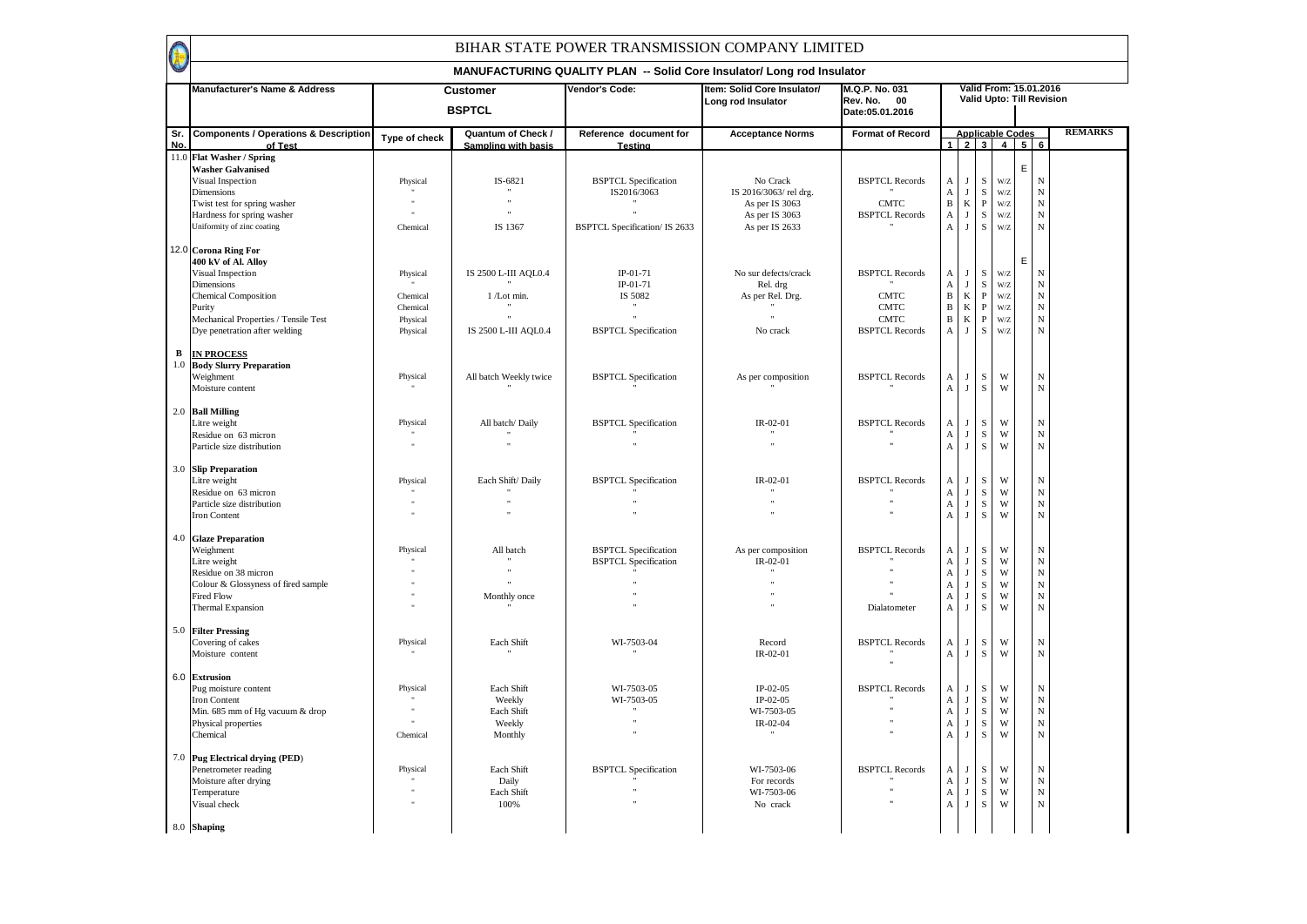|            | <b>Manufacturer's Name &amp; Address</b>                                                                                                                                           |                                  | <b>Customer</b><br><b>BSPTCL</b>                                                        | Vendor's Code:                                             | Item: Solid Core Insulator/<br>Long rod Insulator                                                                   | M.Q.P. No. 031<br>Rev. No. 00<br>Date: 05.01.2016 |                                       |                   |                                                |                                           | Valid From: 15.01.2016<br>Valid Upto: Till Revision                        |                     |
|------------|------------------------------------------------------------------------------------------------------------------------------------------------------------------------------------|----------------------------------|-----------------------------------------------------------------------------------------|------------------------------------------------------------|---------------------------------------------------------------------------------------------------------------------|---------------------------------------------------|---------------------------------------|-------------------|------------------------------------------------|-------------------------------------------|----------------------------------------------------------------------------|---------------------|
| Sr.<br>No. | <b>Components / Operations &amp; Description</b><br>of Test                                                                                                                        | Type of check                    | Quantum of Check /<br>Sampling with basis                                               | Reference document for<br><b>Testing</b>                   | <b>Acceptance Norms</b>                                                                                             | <b>Format of Record</b>                           |                                       | $1\overline{2}$ 3 |                                                | <b>Applicable Codes</b><br>$\overline{4}$ | 56                                                                         | <b>REMARKS</b>      |
|            | Moisture content surface/core<br><b>Dimensions</b><br>Visual check after finishing<br>Covering after shaping<br><b>Penetrometer Reading</b><br>9.0 <b>Dryer</b><br>Moisture        | Physical<br>Physical             | Each Shift / Daily<br>Each Shift<br>Each Shift<br>4 pugs/rack<br>Per cycle              | <b>BSPTCL Specification</b><br><b>BSPTCL Specification</b> | $IP-02-06$<br>IR-02-02<br>$\ddot{\phantom{a}}$<br>IP-02-06<br>WI-7503-08                                            | <b>BSPTCL Records</b><br><b>BSPTCL Records</b>    | A<br>A<br>$\mathbf{A}$<br>A<br>A<br>A |                   | S<br>S<br>$\mathbf S$<br>$\mathbf S$<br>S<br>S | W<br>W<br>W<br>W<br>W<br>W                | $\mathbf N$<br>$\mathbf N$<br>${\bf N}$<br>$\mathbf N$<br>$\mathbf N$<br>N |                     |
|            | Temp. & Humidity<br>Visual check                                                                                                                                                   |                                  | Hourly<br>100%                                                                          |                                                            |                                                                                                                     |                                                   | A<br>$\mathbf{A}$                     |                   | S<br>$\mathbf S$                               | W<br>W                                    | ${\bf N}$<br>${\bf N}$                                                     |                     |
| 10.0       | Glazing (Dipping, Gravelling & Stamping)<br>Litre weight<br>Free iron particle<br>Gravel sieve analysis<br>Viscosity of glue glaze<br>Transfer fixing for 'serial number'          | Physical                         | <b>BSPTCL Specification</b><br>$IP-01-34$<br>Each Batch<br>Each Insulator               | <b>BSPTCL Specification</b>                                | <b>BSPTCL Specification</b><br><b>BSPTCL Specification</b><br><b>BSPTCL</b> Specification<br>Readable serial number | <b>BSPTCL Records</b>                             | A<br>A<br>А<br>А<br>A                 |                   | S<br>S<br>S<br>$\mathbf S$<br>S                | W<br>W<br>W<br>W<br>W                     | N<br>${\bf N}$<br>$_{\rm N}$<br>${\bf N}$<br>$\mathbf N$                   | For BPI only        |
|            | $11.0$ Firing<br>Firing schedule<br>Porosity<br><b>Bulk Density</b><br>Temperature control                                                                                         | Physical                         | Per cycle<br>Constant check                                                             | <b>BSPTCL Specification</b>                                | <b>BSPTCL Specification</b>                                                                                         | <b>BSPTCL Records</b>                             | A<br>A<br>A                           |                   | S<br>S<br>$\mathbf S$<br>S                     | W<br>W<br>W<br>W                          | $\mathbf N$<br>${\bf N}$<br>${\bf N}$<br>${\bf N}$                         |                     |
|            | 12.0 Sorting<br>Visual check for cracks/ gravel/ bend<br><b>Dimensions</b><br>Porosity<br><b>Bulk Density</b><br>Chemical/ Alumina content<br>Physical Property<br>Glaze thickness | Physical<br>Chemical<br>Physical | 100%<br>2 / cycle<br>Each cycle<br>Monthly Once<br>Weekly once<br>Weekly once, 2 pieces | <b>BSPTCL Specification</b>                                | <b>BSPTCL Specification</b><br>No dye penetration<br><b>BSPTCL Specification</b><br>100-300 micron                  | <b>BSPTCL Records</b><br><b>BSPTCL Records</b>    | A<br>A<br>А<br>А<br>А<br>A<br>A       |                   | S<br>S<br>S<br>$\mathbf S$<br>S<br>S<br>S      | W<br>W<br>W<br>W<br>W<br>W<br>W           | $_{\rm N}$<br>$_{\rm N}$<br>${\bf N}$<br>N<br>N<br>$\mathbf N$             | N For long rod only |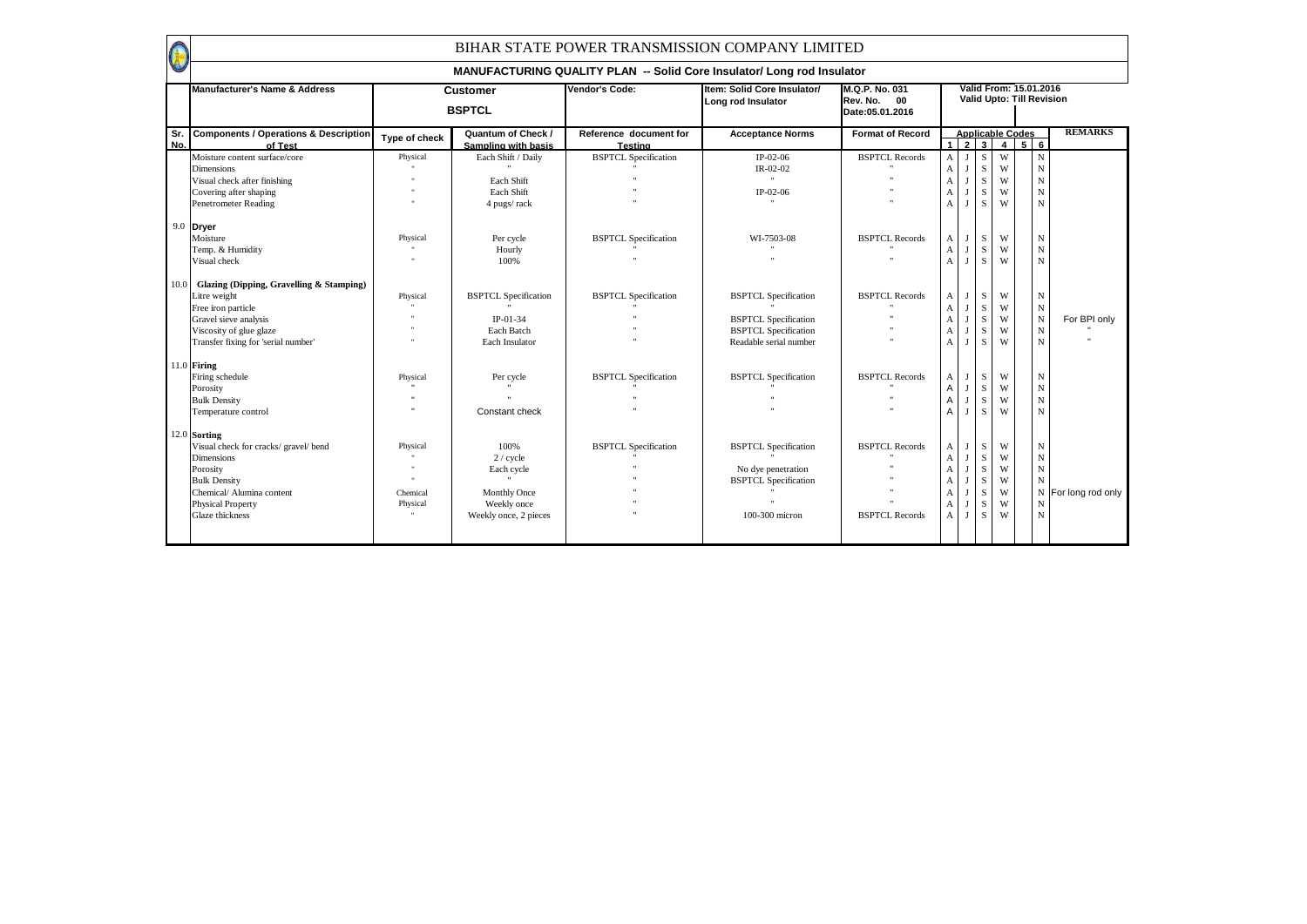|            | <b>Manufacturer's Name &amp; Address</b>                                                                                               |               | <b>Customer</b><br><b>BSPTCL</b>                 | Vendor's Code:                                                                           | Item: Solid Core Insulator/<br>Long rod Insulator                                        | M.Q.P. No. 031<br>Rev. No. 00<br>Date: 05.01.2016 |                                           |                            |                          |            | Valid From: 15.01.2016<br>Valid Upto: Till Revision |                            |                |
|------------|----------------------------------------------------------------------------------------------------------------------------------------|---------------|--------------------------------------------------|------------------------------------------------------------------------------------------|------------------------------------------------------------------------------------------|---------------------------------------------------|-------------------------------------------|----------------------------|--------------------------|------------|-----------------------------------------------------|----------------------------|----------------|
| Sr.<br>No. | <b>Components / Operations &amp; Description</b><br>of Test                                                                            | Type of check | <b>Quantum of Check /</b><br>Sampling with basis | Reference document for<br><b>Testing</b>                                                 | <b>Acceptance Norms</b>                                                                  | <b>Format of Record</b>                           |                                           |                            |                          | 1234       | <b>Applicable Codes</b><br>56                       |                            | <b>REMARKS</b> |
|            | 13.0 Cutting & Grinding<br>Dimension check<br><b>Ultrasonic Test</b>                                                                   | Physical      | Each Shift<br>100%                               | <b>BSPTCL Specification</b><br>IEC-60168 1994/BSPTCL Specification                       | As per rel. drg.<br>Free from cracks                                                     | <b>BSPTCL Records</b>                             | A<br>$\mathbf{A}$                         | п<br>J                     | S<br>S                   | W<br>W     |                                                     | $\mathbf N$<br>$_{\rm N}$  |                |
|            | 14.0 Assembly<br>Cement mix check<br>Cement cube test                                                                                  | Physical      | Each Batch<br>6 cubes/week                       | <b>BSPTCL Specification</b>                                                              | <b>BSPTCL Specification</b>                                                              | <b>BSPTCL Records</b>                             | A<br>$\mathbf{A}$                         | $\mathbf I$<br>$\mathbf I$ | S<br>S                   | W<br>W     |                                                     | $\mathbf N$<br>$\mathbf N$ |                |
| C          | <b>FINAL INSPECTION</b>                                                                                                                |               |                                                  |                                                                                          |                                                                                          |                                                   |                                           |                            |                          |            |                                                     |                            |                |
| a)<br>(1)  | 1.0 Routine Test<br><b>For Solidcore Insulator</b><br>Visual examination                                                               | Physical      | 100%                                             | BSPTCL specn.IEC60273/168                                                                | BSPTCL specn.IEC60273/168                                                                | <b>BSPTCL Records</b>                             | А                                         | $\mathbf I$                | S                        | W/Z        |                                                     | $_{\rm N}$                 |                |
| (ii)       | Check for surface & glazing defects<br>(iii) Bending Test in four directions<br>(50% min. failing load)                                |               | 100%<br>100%                                     | BSPTCL specn.IEC60273/168<br>BSPTCL specn.IS:2544/<br><b>IEC60168</b>                    | BSPTCL specn.IEC60273/168<br>BSPTCL specn.IS:2544/<br>IEC60168                           |                                                   | $\boldsymbol{A}$<br>$\mathbf{A}$          | $\mathbf{I}$<br>J          | S<br>S                   | W/Z<br>W/Z |                                                     | ${\bf N}$<br>${\bf N}$     |                |
|            | (iv) Deflection at 50% (one direction)<br>Dimensional checks(critical dimension)                                                       |               | 100%<br>Random                                   | BSPTCL apprd. Drg.<br>IS:2544/IEC60168/273<br>BSPTCL apprd. Drg.<br>IS:2544/IEC60168/273 | BSPTCL apprd. Drg.<br>IS:2544/IEC60168/273<br>BSPTCL apprd. Drg.<br>IS:2544/IEC60168/273 | <b>BSPTCL Records</b>                             | A                                         | J                          | S                        | W/Z        |                                                     | $\mathbf N$                |                |
| b)<br>(1)  | <b>For Longrod Insulator</b><br>Visual examination                                                                                     | Physical      | 100%                                             | IEC-60383/433 NO CRACK                                                                   | IEC-60383/433 NO CRACK                                                                   | <b>BSPTCL Records</b>                             | $\mathbf{A}$                              | J                          | S                        | W/Z        |                                                     | $_{\rm N}$                 |                |
| (ii)       | Check for surface & glazing defects                                                                                                    |               | 100%                                             | BSPTCL specn.IEC60383/433                                                                | BSPTCL specn.IEC60383/433                                                                |                                                   | A                                         | J                          | S                        | W/Z        |                                                     | $\mathbf N$                |                |
|            | (iii) Dimensional checks (Length)                                                                                                      |               | 5%                                               | BSPTCL apprd.drg.<br>IEC60383/433                                                        | BSPTCL apprd.drg.<br>IEC60383/433                                                        |                                                   | $\mathbf{A}$                              | J                          | S                        | W/Z        |                                                     | $\mathbf N$                |                |
|            | (iv) Mech.Routine Test(80% of Min. UTS)                                                                                                |               | 100%                                             | BSPTCL apprd.drg.<br>IEC60383/433 /IS-731                                                | BSPTCL apprd.drg.<br>IEC60383/433 /IS-731                                                |                                                   |                                           |                            |                          |            |                                                     |                            |                |
| 2.0<br>a)  | <b>Acceptance Test</b><br><b>For Solidcore Insulator</b>                                                                               |               |                                                  |                                                                                          |                                                                                          |                                                   |                                           |                            |                          |            |                                                     |                            |                |
| (1)        | Dimensional check                                                                                                                      | Physical      | IEC-168/1% for lot<br>less than 500 Nos.         | <b>BSPTCL</b> apprd.drg<br>IEC-60168/273                                                 | <b>BSPTCL</b> apprd.drg<br>IEC-60168/273                                                 | <b>BSPTCL Records</b>                             | A                                         | J                          | U                        | W/Z        |                                                     | Y                          |                |
| (iii)      | (ii) Eccentricity & Parallelism<br>Temperature cycle test                                                                              |               |                                                  | BSPTCL specn. IEC-60168<br><b>BSPTCL</b> specn.<br>IEC-60168 & IS 2544                   | BSPTCL specn. IEC-60168<br><b>BSPTCL</b> specn.<br>IEC-60168 & IS 2544                   | <b>BSPTCL Records</b><br><b>BSPTCL Records</b>    | A<br>$\mathbf{A}$                         | J<br>J                     | $\mathbf U$<br>${\bf U}$ | W/Z<br>W/Z |                                                     | $\mathbf Y$<br>$\mathbf Y$ |                |
|            | (iv) Porosity Test                                                                                                                     |               |                                                  |                                                                                          |                                                                                          | <b>BSPTCL Records</b>                             | A                                         | J                          | ${\bf U}$                | W/Z        |                                                     | $\mathbf Y$                |                |
|            | (v) Ultrasonic Test with angular probe<br>(vi) Mech. Strength Test                                                                     |               | 2% per/lot<br>IEC-168/1% for lot                 | IEC 60168/273<br>BSPTCL specn.IEC-60168                                                  | IEC 60168/273<br>BSPTCL specn.IEC-60168                                                  | <b>EMTC</b><br>EM TC                              | $\boldsymbol{\mathsf{A}}$<br>$\mathbf{A}$ | $\mathbf{J}$<br>J          | U<br>U                   | W/Z<br>W/Z |                                                     | $\mathbf Y$<br>Y           |                |
|            |                                                                                                                                        |               | less than 500 Nos.                               | & IS 2544 approved drg.                                                                  | & IS 2544 approved drg.                                                                  |                                                   |                                           |                            |                          |            |                                                     |                            |                |
|            | (vii) Deflection Test at 20%, 50%, 70% min.                                                                                            |               |                                                  |                                                                                          |                                                                                          | EM TC                                             | $\mathbf{A}$                              | П                          | ${\bf U}$                | W/Z        |                                                     | $\mathbf Y$                |                |
|            | bending failing load on complete stack<br>(viii) Bending Test 100% of min. failing load in<br>4 directions on complete stack and final |               |                                                  |                                                                                          |                                                                                          | EM TC                                             | A                                         | J                          | $\mathbf U$              | W/Z        |                                                     | $\mathbf Y$                |                |
|            | load to actual breaking in forth direction<br>(ix) Torsional Test                                                                      |               |                                                  |                                                                                          |                                                                                          | EM TC                                             | A                                         | J                          | ${\bf U}$                | W/Z        |                                                     | Y                          |                |
|            |                                                                                                                                        |               |                                                  |                                                                                          |                                                                                          |                                                   |                                           |                            |                          |            |                                                     |                            |                |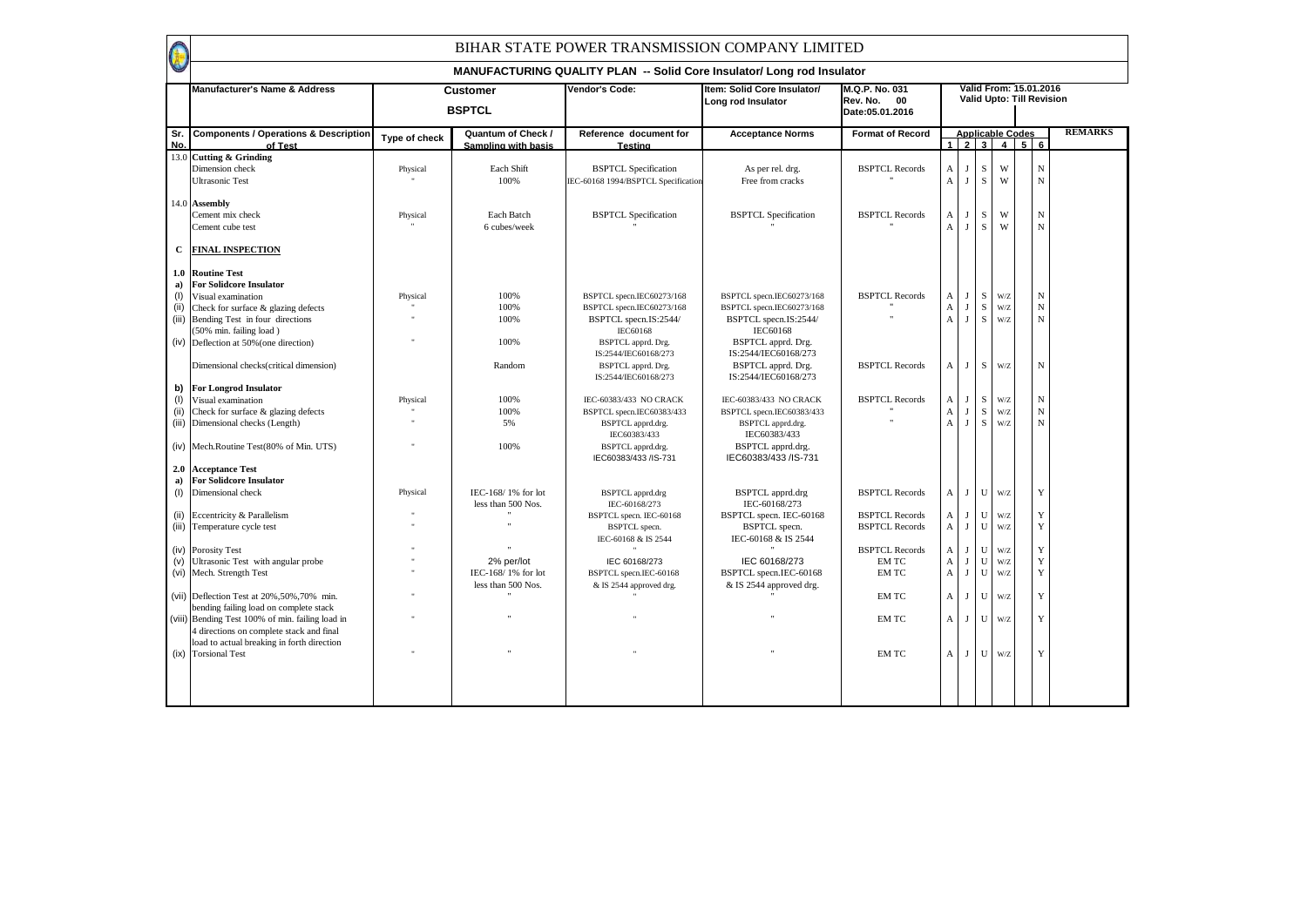|            | <b>Manufacturer's Name &amp; Address</b>                        |                    | <b>Customer</b><br><b>BSPTCL</b>                         | Vendor's Code:                                   | Item: Solid Core Insulator/<br>Long rod Insulator    | M.Q.P. No. 031<br>Rev. No. 00<br>Date: 05.01.2016 |                              |              |                |                                                    | Valid From: 15.01.2016<br>Valid Upto: Till Revision                                                                                                                                                           |
|------------|-----------------------------------------------------------------|--------------------|----------------------------------------------------------|--------------------------------------------------|------------------------------------------------------|---------------------------------------------------|------------------------------|--------------|----------------|----------------------------------------------------|---------------------------------------------------------------------------------------------------------------------------------------------------------------------------------------------------------------|
| Sr.<br>No. | <b>Components / Operations &amp; Description</b><br>of Test     | Type of check      | Quantum of Check /<br>Sampling with basis                | Reference document for<br>Testing                | <b>Acceptance Norms</b>                              | <b>Format of Record</b>                           |                              |              |                | <b>Applicable Codes</b><br>$1 \ 2 \ 3 \ 4 \ 5 \ 6$ | <b>REMARKS</b>                                                                                                                                                                                                |
| b)         | <b>For Longrod Insulator</b>                                    |                    |                                                          |                                                  |                                                      |                                                   |                              |              |                |                                                    |                                                                                                                                                                                                               |
|            | (i) Visual Examination                                          | Visual             | IEC 60383                                                | IEC 60383                                        | IEC 60383                                            | EM TC                                             | A                            | J            | U              | W/Z                                                | Y                                                                                                                                                                                                             |
|            | (ii) Dimensional checks                                         | Physical           | IEC60383/IEC60433/IS-731/<br>$3$ Pcs for lot $<$ 300 Nos | BSPTCL apprd. Drg<br>IEC-60383/433/IS:731        | <b>BSPTCL</b> apprd. Drg<br>IEC-60383/433/IS:731     | EM TC                                             | $\mathbf{A}$                 | J            | U              | W/Z                                                | Y                                                                                                                                                                                                             |
|            | (iii) Axial, Radial & Angular<br>displacement check             |                    |                                                          |                                                  |                                                      | EM TC                                             | A                            | J            | U              | W/Z                                                | Y Test load upto<br>breakage                                                                                                                                                                                  |
|            | (iii) Temp. Cycle Test                                          | $\mathbf{H}$       | IEC-60383/IEC-433/IS-731/<br>10 Pcs for $lot < 300$ Nos  |                                                  |                                                      | EM TC                                             | A                            |              | $J$ U          | W/Z                                                | Y                                                                                                                                                                                                             |
|            | (iv) Mechanical Performance Test                                |                    | IEC-60383/IEC-433/<br>IS-731/1%                          | BSPTCL apprd. Drg<br>IEC-60383/575/433/IS:731    | <b>BSPTCL</b> apprd. Drg<br>IEC-60383/575/433/IS:731 | EM TC                                             | $\mathbf{A}$                 | J            | U              | $\mathbf{W}/\mathbf{Z}$                            | $\mathbf Y$                                                                                                                                                                                                   |
|            | (v) Mechanical failing load test                                | $\mathbf{a}$       |                                                          |                                                  |                                                      | EM TC                                             | A                            | J            | U              | W/Z                                                | Y                                                                                                                                                                                                             |
|            | (vi) Porosity Test                                              |                    | IEC-60383/IEC-433/IS-731/<br>$3$ Pcs for lot $<$ 300 Nos | <b>BSPTCL</b> apprd. Drg<br>IEC:60383 Non porous | <b>BSPTCL</b> apprd. Drg<br>IEC:60383 Non porous     | EM TC                                             | A                            | $\mathbf{J}$ | U              | W/Z                                                | $\mathbf Y$                                                                                                                                                                                                   |
|            | (vii) Warpage, creepage appearance check                        | $\mathbf{a}$       |                                                          | <b>BSPTCL</b> apprd. Drg<br>IEC-60383/433/IS:731 | <b>BSPTCL</b> apprd. Drg<br>IEC-60383/433/IS:731     | EM TC                                             | A                            | J            | U              | W/Z                                                | Y                                                                                                                                                                                                             |
|            | (viii) Ultrasonic Test with angular probe                       |                    | IEC-60383/IEC433/<br>IS-731/5% /Lot                      | No flaws                                         | No flaws                                             | EM TC                                             | $\mathbf{A}$                 | $_{\rm J}$   | $\mathbf U$    | W/Z                                                | $\mathbf Y$                                                                                                                                                                                                   |
|            | (ix) Thermal Mechanical Performance Test                        | Mechanical         | 5 samples / every 3260 nos.                              | <b>BSPTCL Specs.</b>                             | <b>BSPTCL Specs.</b>                                 | <b>EMTC</b>                                       | A                            | J            | U              | W/Z                                                | Y                                                                                                                                                                                                             |
|            | 3.0 Galvanising Test<br>Mass of zinc coating                    | Physical           | IEC-60168/1994,<br>$3$ Pcs/ lot < 300 Nos.               | IEC-60168 1994/IP-03-03                          | IEC-60168 1994                                       | EM TC                                             | A                            | J            | $\mathbf U$    | W/Z                                                | $\mathbf Y$                                                                                                                                                                                                   |
|            | Uniformity of zinc coating<br><b>Adhesion Test</b>              |                    |                                                          |                                                  |                                                      | <b>EMTC</b><br>EM TC                              | $\mathbf{A}$<br>$\mathbf{A}$ | J<br>J       | U<br>${\bf U}$ | W/Z<br>W/Z                                         | Y<br>$\mathbf Y$                                                                                                                                                                                              |
|            | 4.0 Additional Tests (On Samples brought from Site)             |                    |                                                          |                                                  |                                                      |                                                   |                              |              |                |                                                    |                                                                                                                                                                                                               |
| (i)        | <b>Electro Mechanical Test</b>                                  | Electrical         | 3 samples / every 1500 nos.                              | <b>BSPTCL Specs.</b>                             | <b>BSPTCL Specs.</b>                                 | <b>EMTC</b>                                       | A                            | J            | $\mathbf U$    | $\mathbf Y$                                        | Y<br>Random Samples<br>to be taken after<br>segregating<br>insulators<br>damaged in<br>transit. Samples<br>to be sealed by<br><b>BSPTCL</b> site.<br>Test reports to be<br>submitted to<br><b>BSPTCL FQA.</b> |
| D          | <b>PACKING &amp; DESPATCH</b><br>Visual Inspection<br>Dimension | Visual<br>Physical | 10%<br>10%                                               | <b>EM</b> Drawing<br><b>EM</b> Drawing           | <b>EM</b> Drawing<br><b>EM Drawing</b>               | <b>EM TR</b><br><b>EM TR</b>                      | A<br>$\mathbf{A}$            | J<br>J       | S<br>S         | W<br>W                                             | N<br>$\mathbf N$                                                                                                                                                                                              |